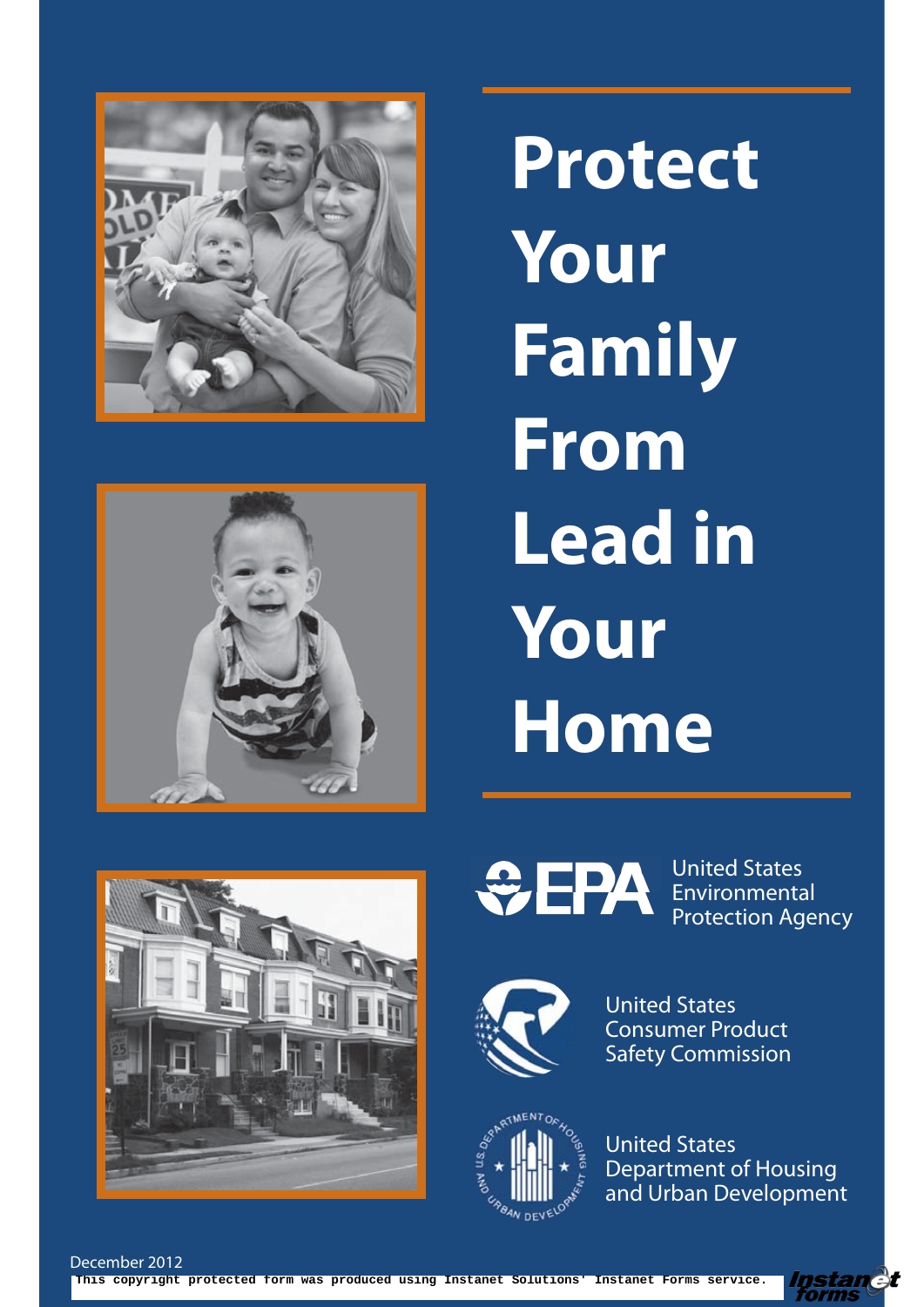# **Are You Planning to Buy or Rent a Home Built Before 1978?**

Did you know that many homes built before 1978 have **lead-based paint**? Lead from paint, chips, and dust can pose serious health hazards.

#### **Read this entire brochure to learn:**

- $\cdot$  How lead gets into the body
- About health effects of lead
- What you can do to protect your family
- Where to go for more information

#### **Before renting or buying a pre-1978 home or apartment, federal law requires:**

- Sellers must disclose known information on lead-based paint or leadbased paint hazards before selling a house.
- Real estate sales contracts must include a specific warning statement about lead-based paint. Buyers have up to 10 days to check for lead.
- Landlords must disclose known information on lead-based paint and lead-based paint hazards before leases take effect. Leases must include a specific warning statement about lead-based paint.

### **If undertaking renovations, repairs, or painting (RRP) projects in your pre-1978 home or apartment:**

• Read EPA's pamphlet, The Lead-Safe Certified Guide to Renovate Right, to learn about the lead-safe work practices that contractors are required to follow when working in your home (see page 12).



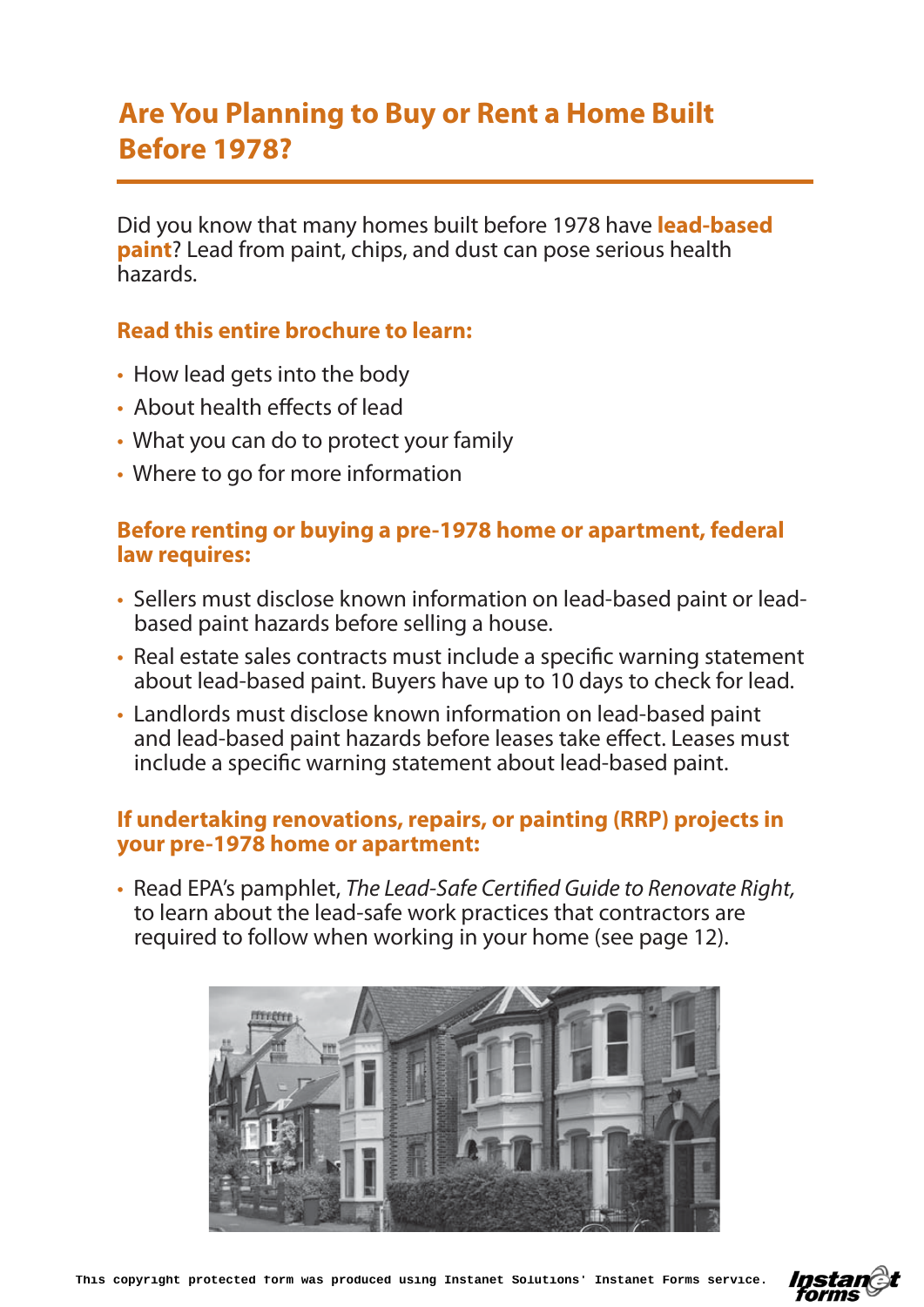# **Simple Steps to Protect Your Family from Lead Hazards**

# **If you think your home has lead-based paint:** • Don't try to remove lead-based paint yourself. • Always keep painted surfaces in good condition to minimize deterioration. • Get your home checked for lead hazards. Find a certified inspector or risk assessor at epa.gov/lead. • Talk to your landlord about fixing surfaces with peeling or chipping paint.

- Regularly clean floors, window sills, and other surfaces.
- Take precautions to avoid exposure to lead dust when remodeling.
- When renovating, repairing, or painting, hire only EPA- or stateapproved Lead-Safe certified renovation firms.
- Before buying, renting, or renovating your home, have it checked for lead-based paint.
- Consult your health care provider about testing your children for lead. Your pediatrician can check for lead with a simple blood test.
- Wash children's hands, bottles, pacifiers, and toys often.
- Make sure children eat healthy, low-fat foods high in iron, calcium, and vitamin C.
- Remove shoes or wipe soil off shoes before entering your house.

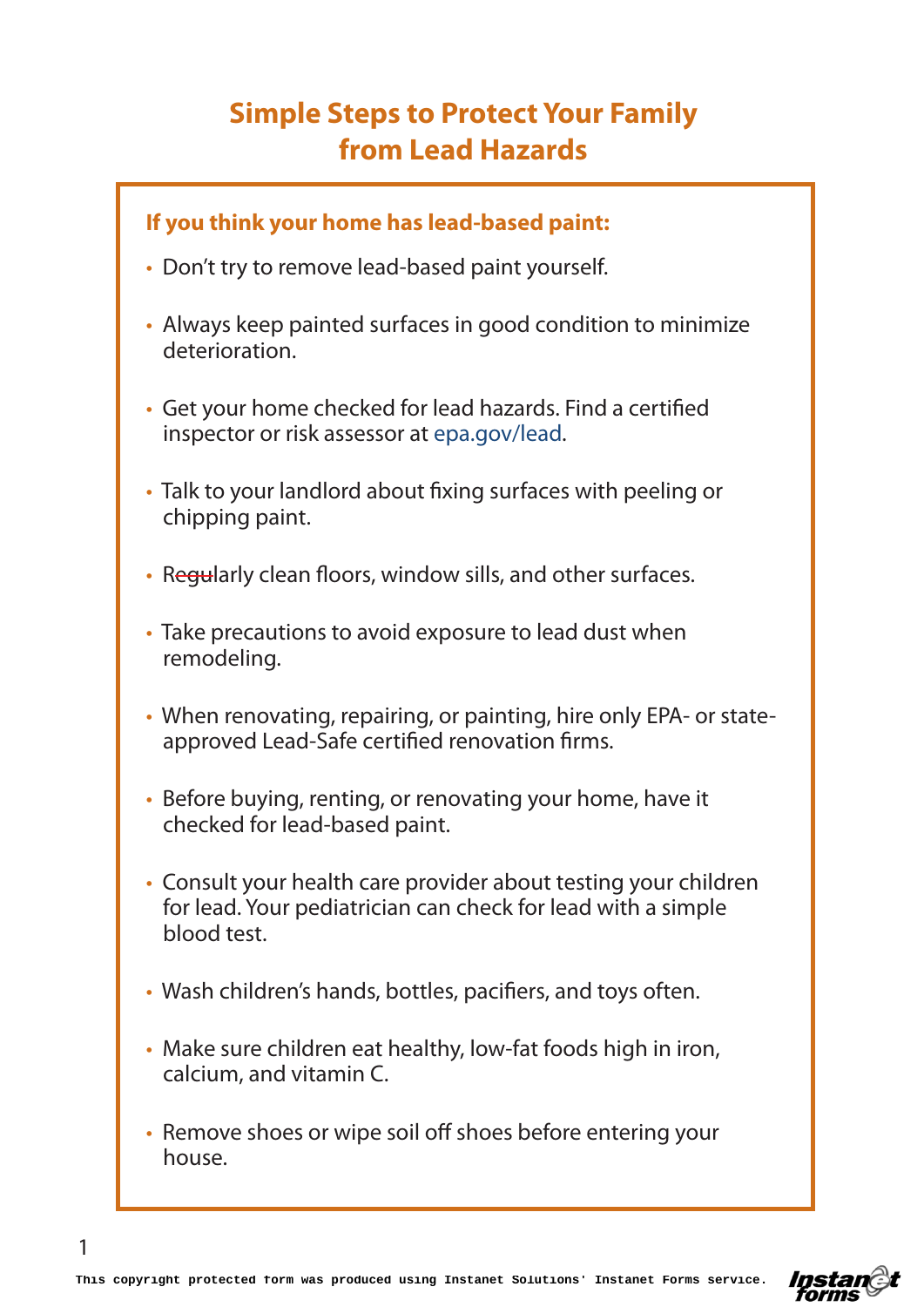# **Lead Gets into the Body in Many Ways**

### **Adults and children can get lead into their bodies if they:**

- Breathe in lead dust (especially during activities such as renovations, repairs, or painting that disturb painted surfaces).
- Swallow lead dust that has settled on food, food preparation surfaces, and other places.
- Eat paint chips or soil that contains lead.

### **Lead is especially dangerous to children under the age of 6.**

- At this age, children's brains and nervous systems are more sensitive to the damaging effects of lead.
- Children's growing bodies absorb more lead.
- Babies and young children often put their hands and other objects in their mouths. These objects can have lead dust on them.



### **Women of childbearing age should know that lead is dangerous to a developing fetus.**

• Women with a high lead level in their system before or during pregnancy risk exposing the fetus to lead through the placenta during fetal development.

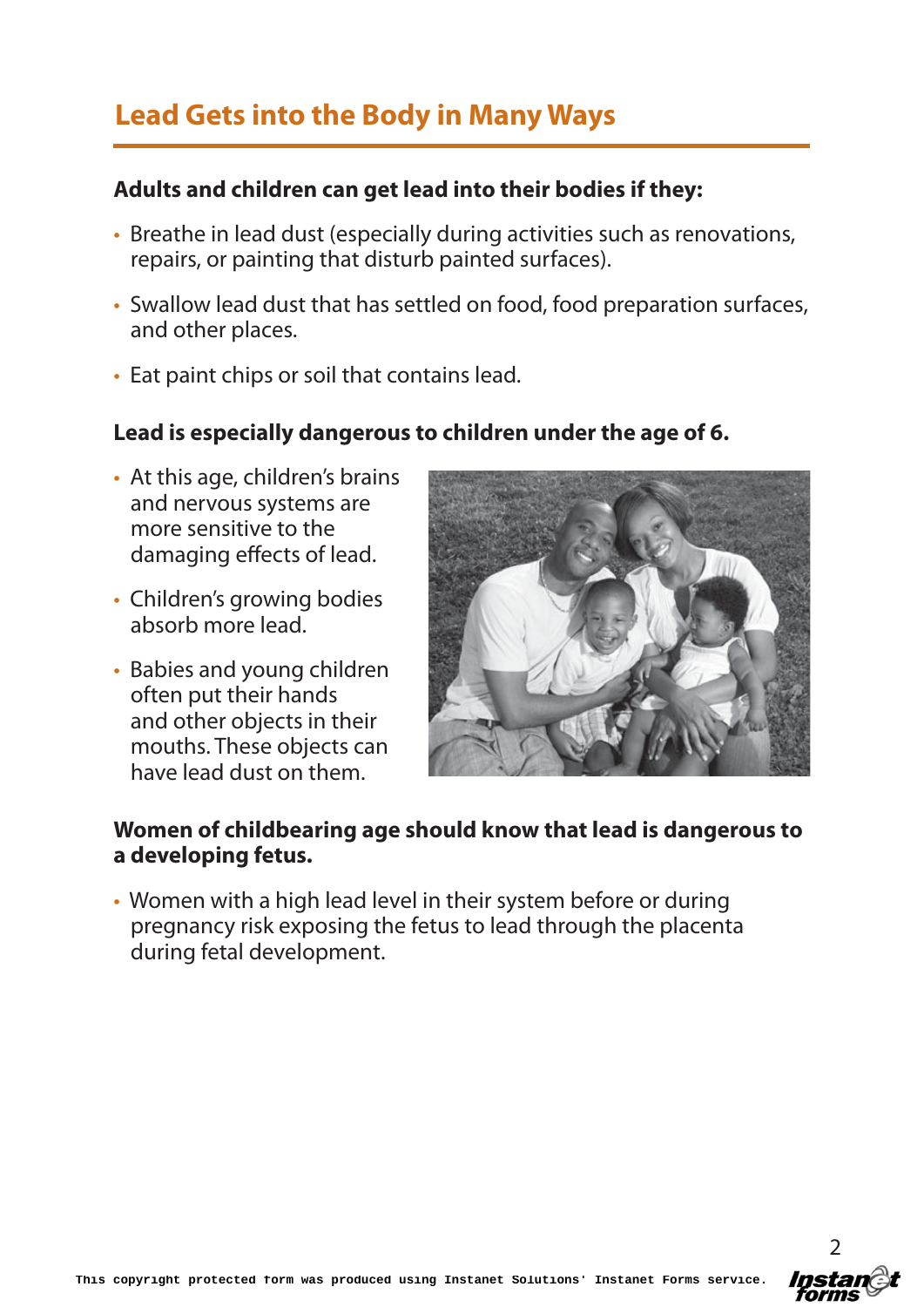# **Health Effects of Lead**

**Lead affects the body in many ways.** It is important to know that even exposure to low levels of lead can severely harm children.

### **In children, exposure to lead can cause:**

- Nervous system and kidney damage
- Learning disabilities, attention deficit disorder, and decreased intelligence
- Speech, language, and behavior problems
- Poor muscle coordination
- Decreased muscle and bone growth
- $\cdot$  Hearing damage

While low-lead exposure is most common, exposure to high amounts of lead can have devastating effects on children, including seizures, unconsciousness, and, in some cases, death.



Although children are especially susceptible to lead exposure, lead can be dangerous for adults, too.

### **In adults, exposure to lead can cause:**

- Harm to a developing fetus
- Increased chance of high blood pressure during pregnancy
- Fertility problems (in men and women)
- High blood pressure
- Digestive problems
- Nerve disorders
- Memory and concentration problems
- Muscle and joint pain

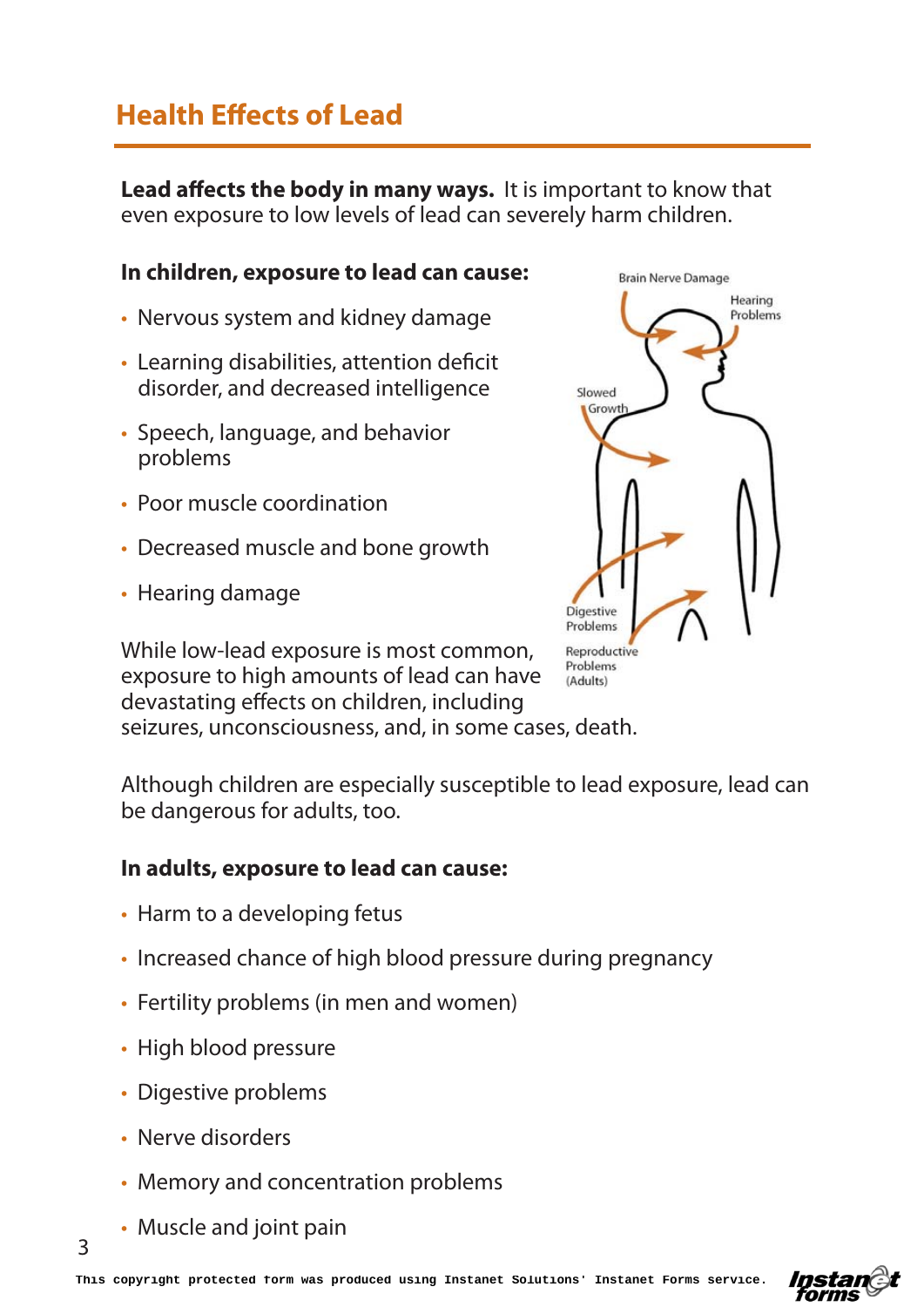# **Check Your Family for Lead**

### **Get your children and home tested if you think your home has lead.**

Children's blood lead levels tend to increase rapidly from 6 to 12 months of age, and tend to peak at 18 to 24 months of age.

Consult your doctor for advice on testing your children. A simple blood test can detect lead. Blood lead tests are usually recommended for:

- Children at ages 1 and 2
- Children or other family members who have been exposed to high levels of lead
- Children who should be tested under your state or local health screening plan

**Your doctor can explain what the test results mean and if more testing will be needed.**

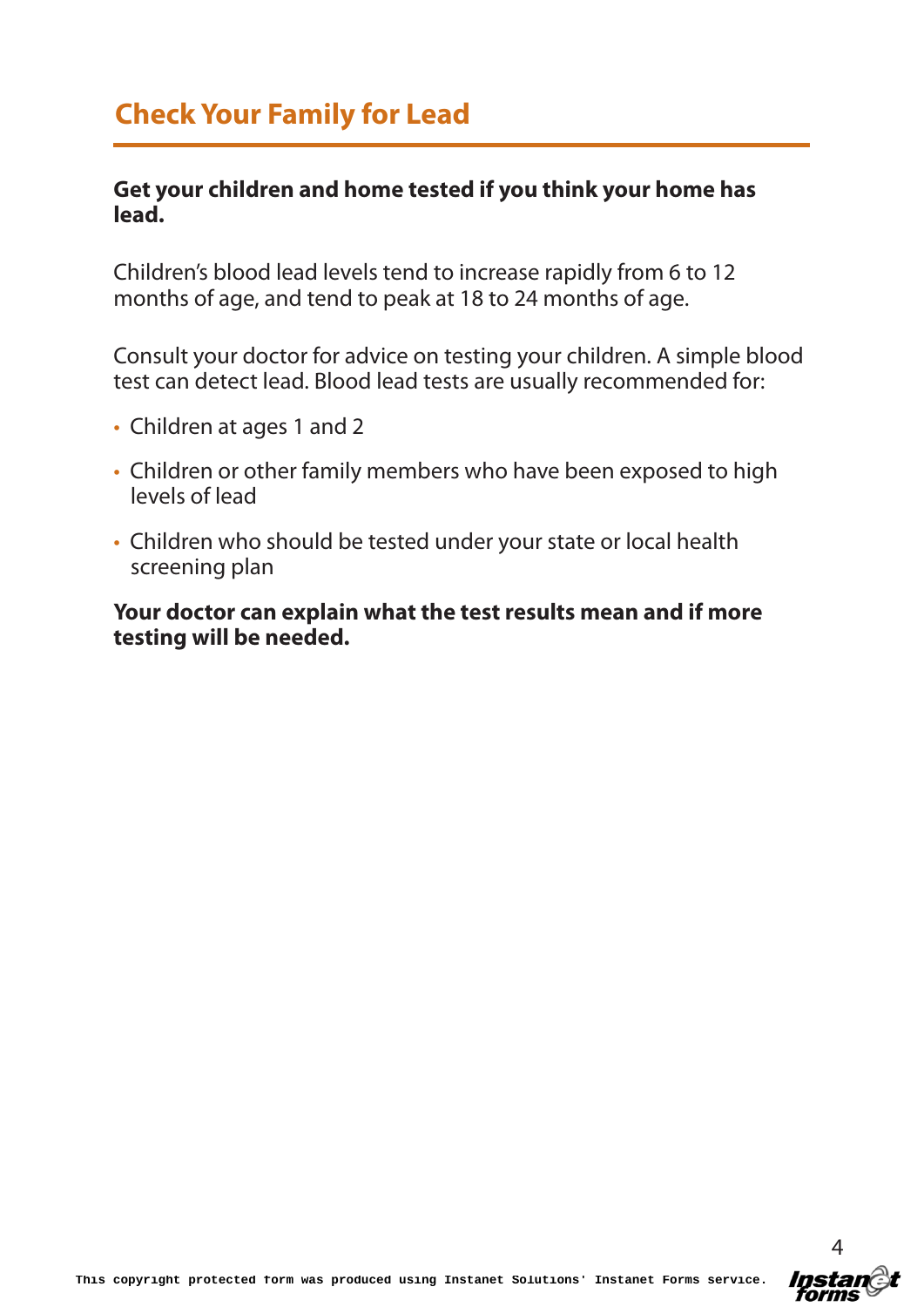# **Where Lead-Based Paint Is Found**

In general, the older your home or childcare facility, the more likely it has lead-based paint.<sup>1</sup>

**Many homes, including private, federally-assisted, federallyowned housing, and childcare facilities built before 1978 have lead-based paint.** In 1978, the federal government banned consumer uses of lead-containing paint.<sup>2</sup>

Learn how to determine if paint is lead-based paint on page 7.

### **Lead can be found:**

- In homes and childcare facilities in the city, country, or suburbs,
- In private and public single-family homes and apartments,
- $\cdot$  On surfaces inside and outside of the house, and
- In soil around a home. (Soil can pick up lead from exterior paint or other sources, such as past use of leaded gas in cars.)

Learn more about where lead is found at epa.gov/lead.

<sup>&</sup>lt;sup>2</sup> "Lead-containing paint" is currently defined by the federal government as lead in new dried paint in excess of 90 parts per million (ppm) by weight.



<sup>&</sup>lt;sup>1</sup> "Lead-based paint" is currently defined by the federal government as paint with lead levels greater than or equal to 1.0 milligram per square centimeter (mg/cm), or more than 0.5% by weight.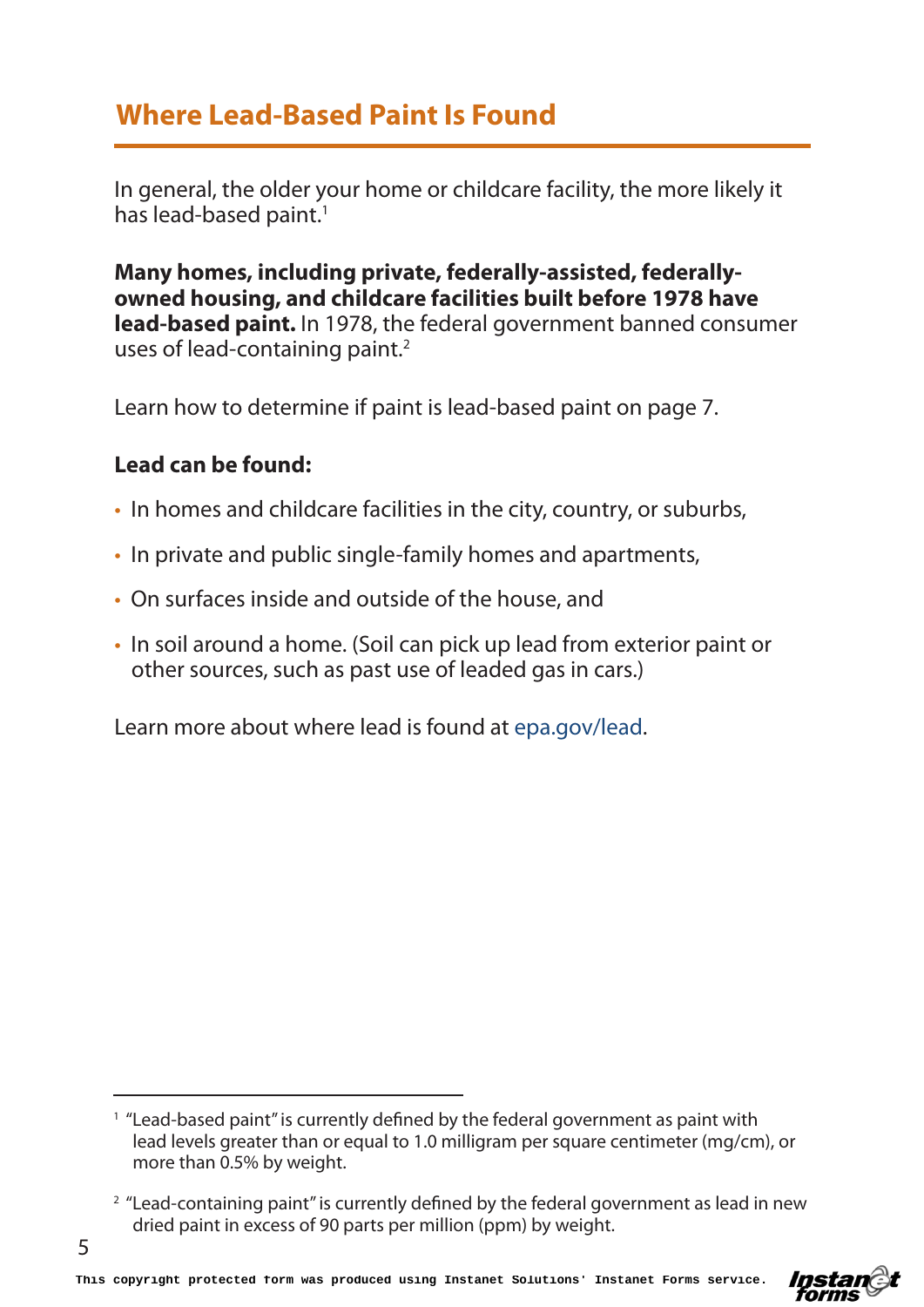# **Identifying Lead-Based Paint and Lead-Based Paint Hazards**

**Deteriorating lead-based paint (peeling, chipping, chalking, cracking, or damaged paint)** is a hazard and needs immediate attention. **Lead-based paint** may also be a hazard when found on surfaces that children can chew or that get a lot of wear and tear, such as:

- $\cdot$  On windows and window sills
- Doors and door frames
- Stairs, railings, banisters, and porches

**Lead-based paint is usually not a hazard if it is in good condition** and if it is not on an impact or friction surface like a window.

**Lead dust** can form when lead-based paint is scraped, sanded, or heated. Lead dust also forms when painted surfaces containing lead bump or rub together. Lead paint chips and dust can get on surfaces and objects that people touch. Settled lead dust can reenter the air when the home is vacuumed or swept, or when people walk through it. EPA currently defines the following levels of lead in dust as hazardous:

- 40 micrograms per square foot  $(\mu g / ft^2)$  and higher for floors, including carpeted floors
- $\cdot$  250  $\mu$ g/ft<sup>2</sup> and higher for interior window sills

**Lead in soil** can be a hazard when children play in bare soil or when people bring soil into the house on their shoes. EPA currently defines the following levels of lead in soil as hazardous:

- 400 parts per million (ppm) and higher in play areas of bare soil
- 1,200 ppm (average) and higher in bare soil in the remainder of the yard

### **Remember, lead from paint chips—which you can see—and lead dust—which you may not be able to see—both can be hazards.**

The only way to find out if paint, dust, or soil lead hazards exist is to test for them. The next page describes how to do this. 6

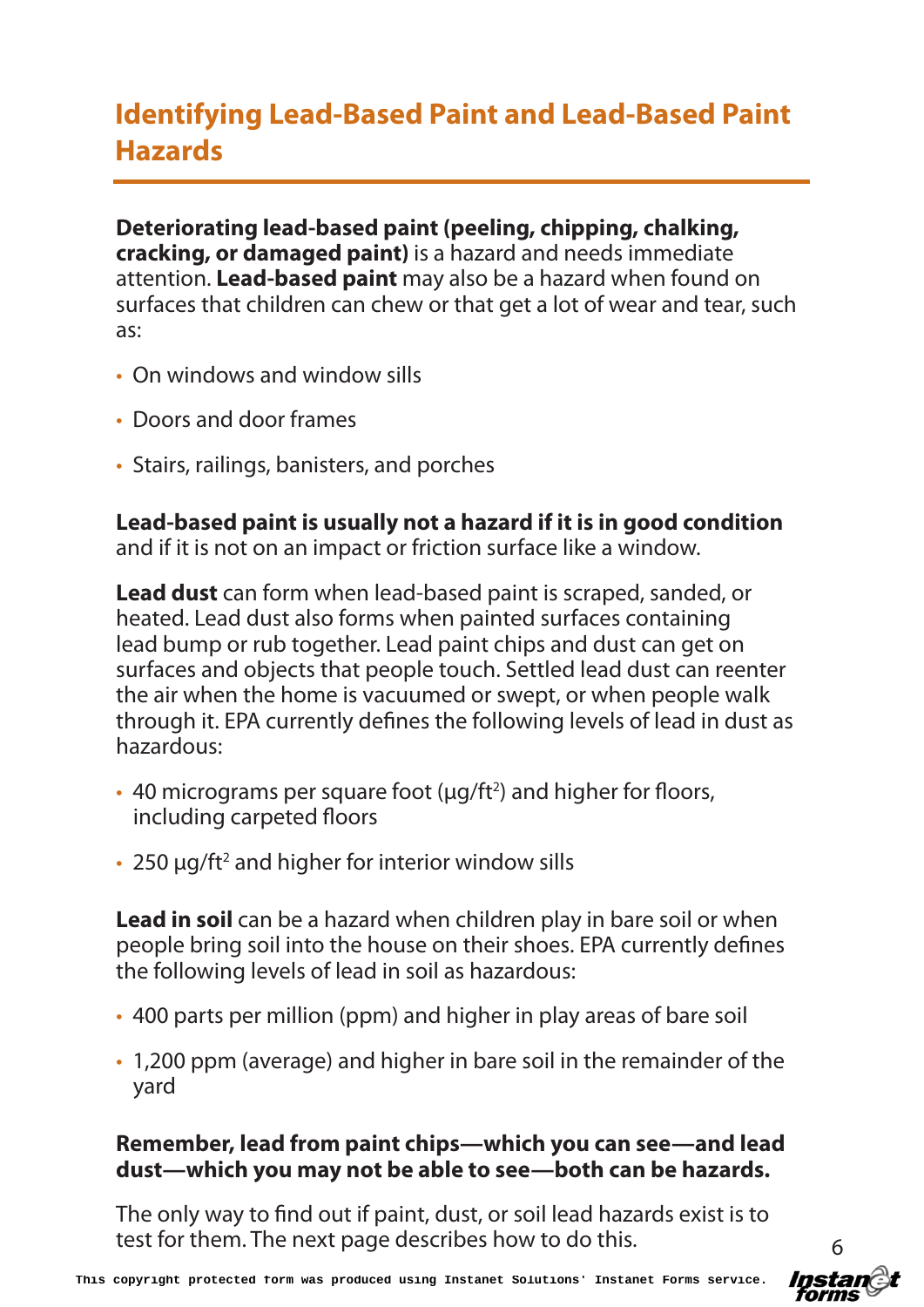# **Checking Your Home for Lead**

You can get your home tested for lead in several different ways:

- A lead-based paint **inspection** tells you if your home has leadbased paint and where it is located. It won't tell you whether your home currently has lead hazards. A trained and certified testing professional, called a lead-based paint inspector, will conduct a paint inspection using methods, such as:
	- Portable x-ray fluorescence (XRF) machine
	- Lab tests of paint samples
- **A risk assessment** tells you if your home currently has any lead hazards from lead in paint, dust, or soil. It also tells you what actions to take to address any hazards. A trained and certified testing professional, called a risk assessor, will:



- Sample paint that is deteriorated on doors, windows, floors, stairs, and walls
- Sample dust near painted surfaces and sample bare soil in the yard
- Get lab tests of paint, dust, and soil samples
- A combination inspection and risk assessment tells you if your home has any lead-based paint and if your home has any lead hazards, and where both are located.

Be sure to read the report provided to you after your inspection or risk assessment is completed, and ask questions about anything you do not understand.

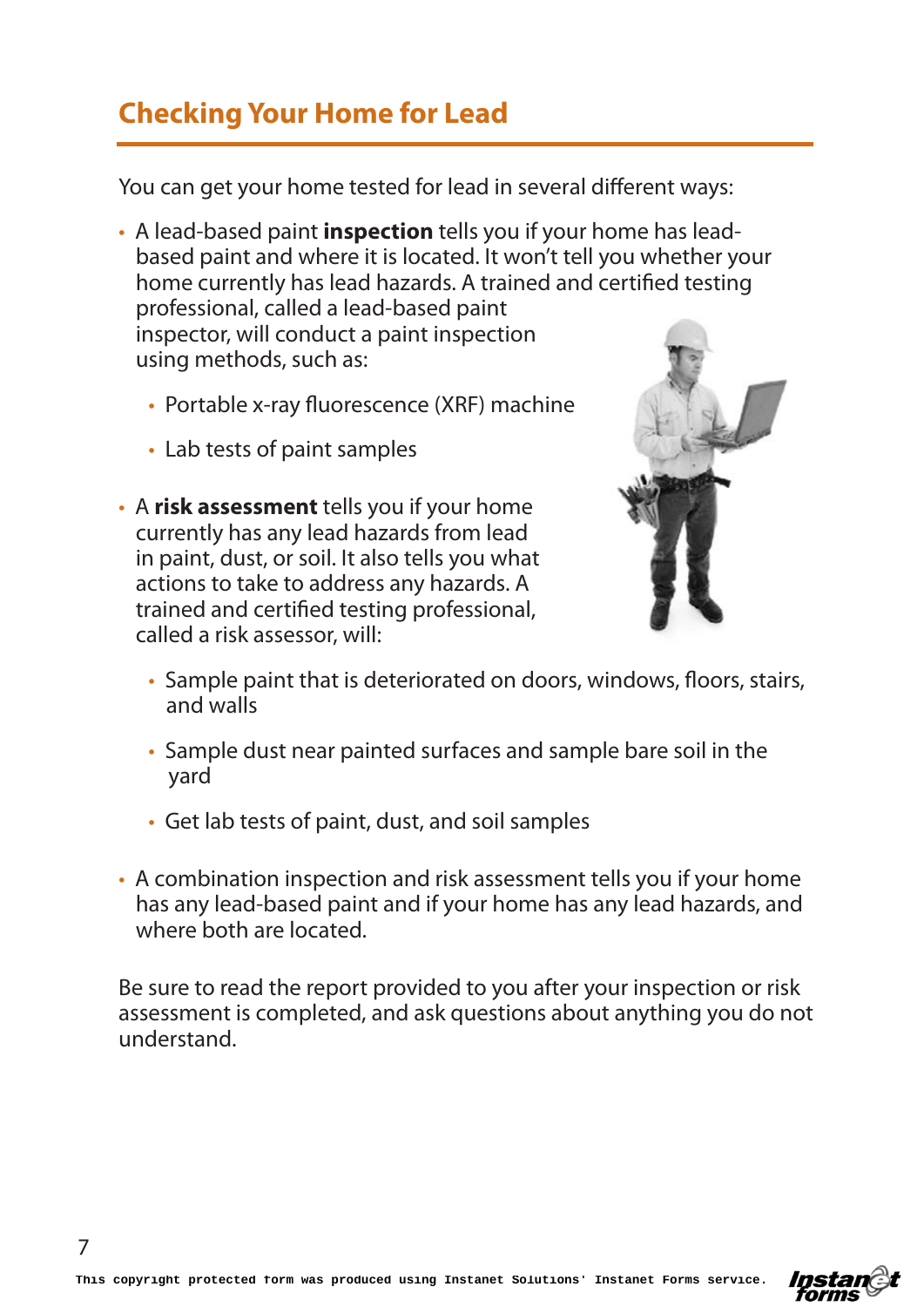# **Checking Your Home for Lead, continued**

In preparing for renovation, repair, or painting work in a pre-1978 home, Lead-Safe Certified renovators (see page 12) may:

- Take paint chip samples to determine if lead-based paint is present in the area planned for renovation and send them to an EPA-recognized lead lab for analysis. In housing receiving federal assistance, the person collecting these samples must be a certified lead-based paint inspector or risk assessor
- Use EPA-recognized tests kits to determine if lead-based paint is absent (but not in housing receiving federal assistance)
- Presume that lead-based paint is present and use lead-safe work practices

There are state and federal programs in place to ensure that testing is done safely, reliably, and effectively. Contact your state or local agency for more information, visit epa.gov/lead, or call **1-800-424-LEAD (5323)** for a list of contacts in your area.3

<sup>&</sup>lt;sup>3</sup> Hearing- or speech-challenged individuals may access this number through TTY by calling the Federal Relay Service at 1-800-877-8399.

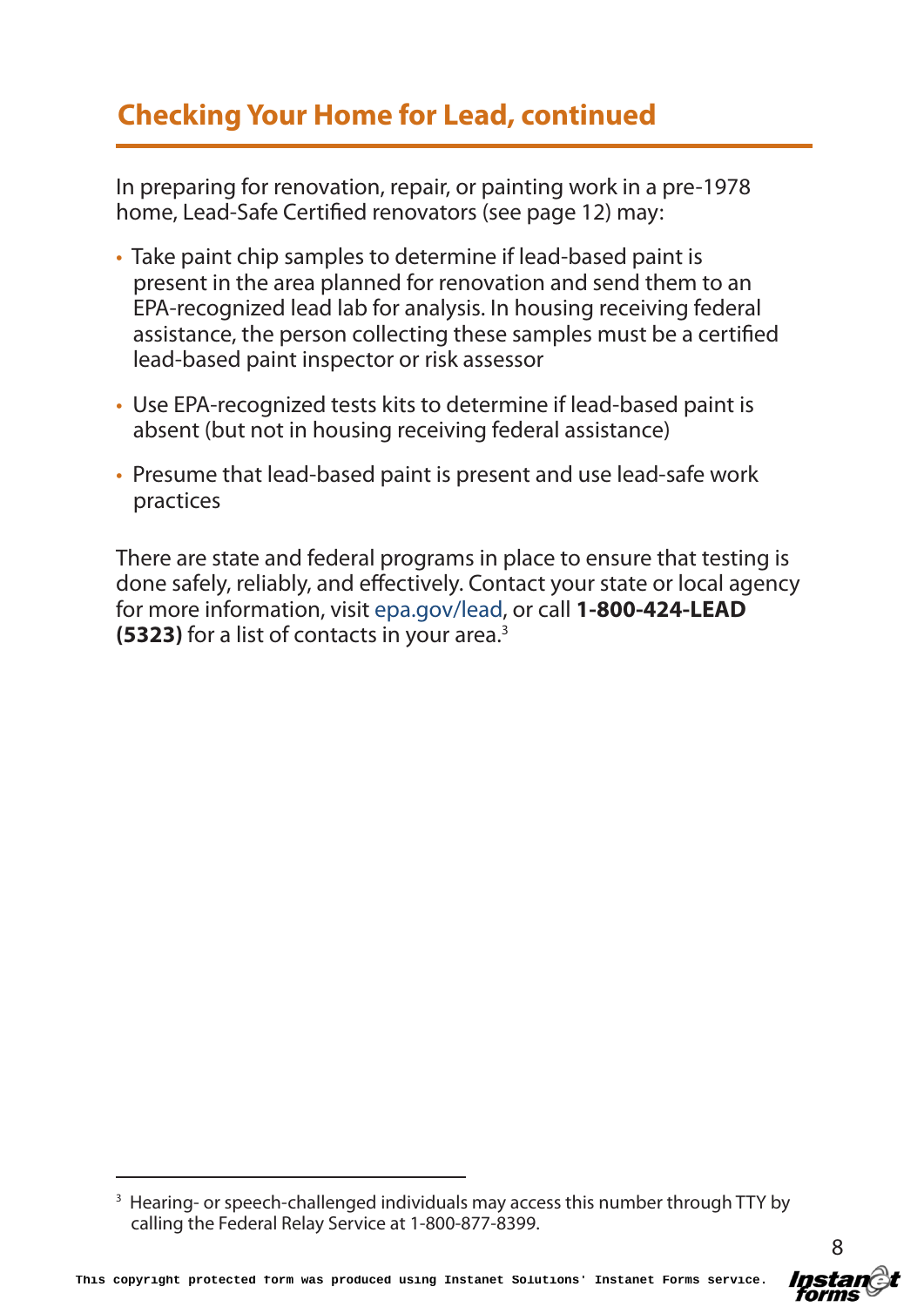# **What You Can Do Now to Protect Your Family**

#### **If you suspect that your house has lead-based paint hazards, you can take some immediate steps to reduce your family's risk:**

- If you rent, notify your landlord of peeling or chipping paint.
- Keep painted surfaces clean and free of dust. Clean floors, window frames, window sills, and other surfaces weekly. Use a mop or sponge with warm water and a general all-purpose cleaner. (Remember: never mix ammonia and bleach products together because they can form a dangerous gas.)
- Carefully clean up paint chips immediately without creating dust.
- Thoroughly rinse sponges and mop heads often during cleaning of dirty or dusty areas, and again afterward.
- Wash your hands and your children's hands often, especially before they eat and before nap time and bed time.
- Keep play areas clean. Wash bottles, pacifiers, toys, and stuffed animals regularly.
- Keep children from chewing window sills or other painted surfaces, or eating soil.
- When renovating, repairing, or painting, hire only EPA- or stateapproved Lead-Safe Certified renovation firms (see page 12).
- Clean or remove shoes before entering your home to avoid tracking in lead from soil.
- Make sure children eat nutritious, low-fat meals high in iron, and calcium, such as spinach and dairy products. Children with good diets absorb less lead.

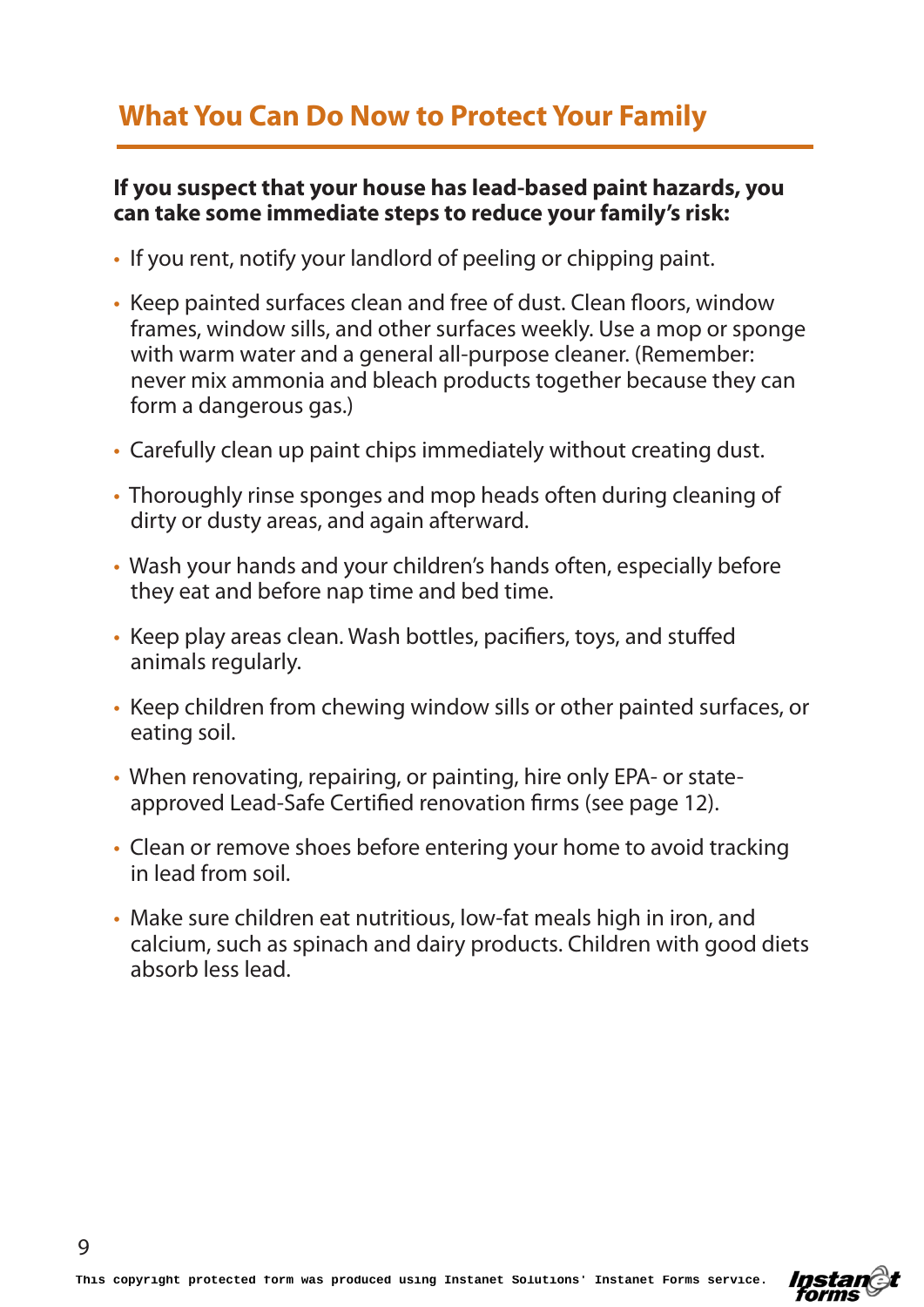# **Reducing Lead Hazards**

**Disturbing lead-based paint or removing lead improperly can increase the hazard to your family by spreading even more lead dust around the house.**

 $\cdot$  In addition to day-to-day cleaning and good nutrition, you can **temporarily** reduce lead-based paint hazards by taking actions, such as repairing damaged painted surfaces and planting grass to cover leadcontaminated soil. These actions are not permanent solutions and will need ongoing attention.



- You can minimize exposure to lead when renovating, repairing, or painting by hiring an EPA- or statecertified renovator who is trained in the use of lead-safe work practices. If you are a do-it-yourselfer, learn how to use lead–safe work practices in your home.
- To remove lead hazards permanently, you should hire a certified lead abatement contractor. Abatement (or permanent hazard elimination) methods include removing, sealing, or enclosing lead-based paint with special materials. Just painting over the hazard with regular paint is not permanent control.

### **Always use a certified contractor who is trained to address lead hazards safely.**

- Hire a Lead-Safe Certified firm (see page 12) to perform renovation, repair, or painting (RRP) projects that disturb painted surfaces.
- To correct lead hazards permanently, hire a certified lead abatement professional. This will ensure your contractor knows how to work safely and has the proper equipment to clean up thoroughly.

Certified contractors will employ qualified workers and follow strict safety rules as set by their state or by the federal government.

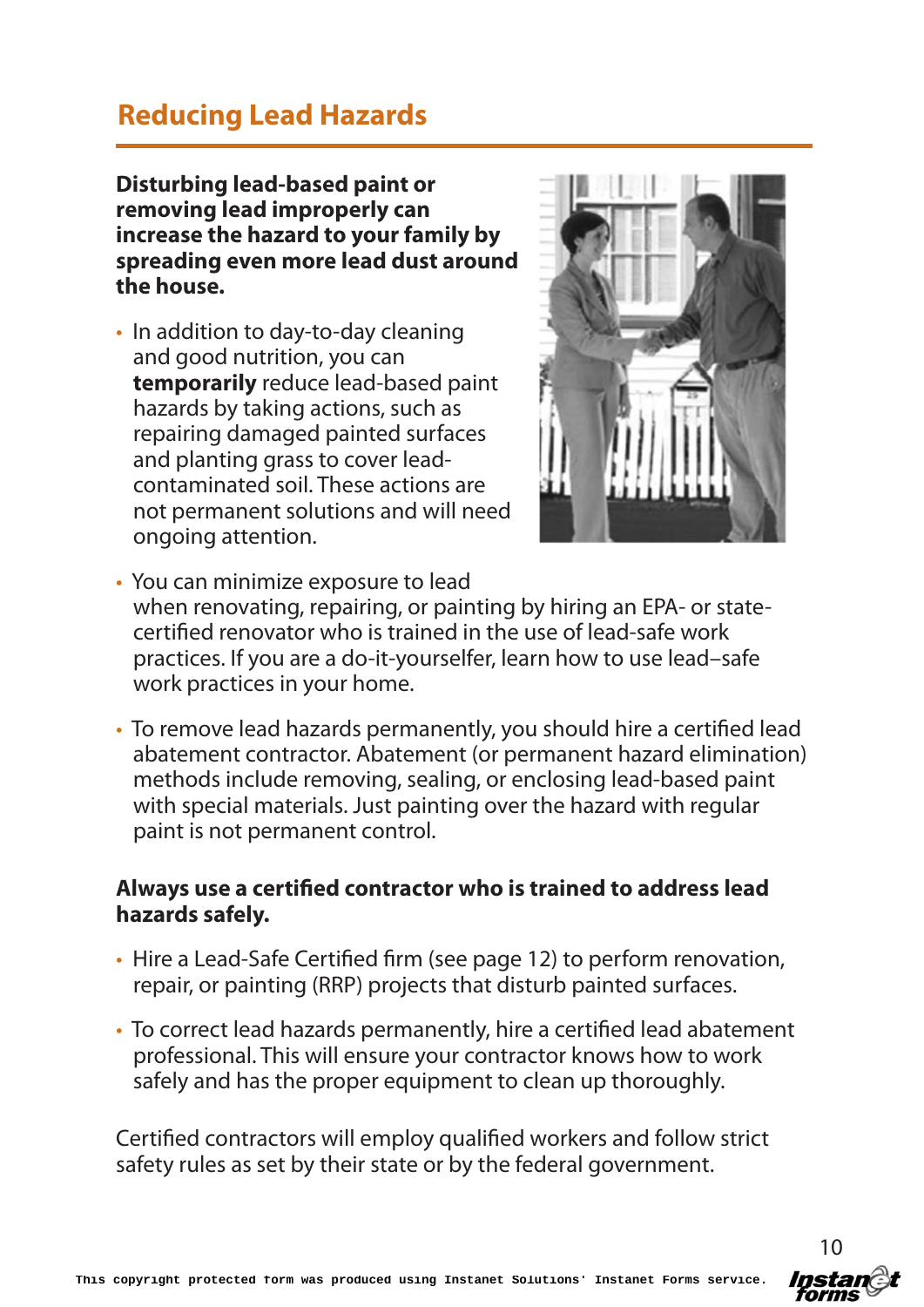# **Reducing Lead Hazards, continued**

**If your home has had lead abatement work done** or if the housing is receiving federal assistance, once the work is completed, dust cleanup activities must be conducted until clearance testing indicates that lead dust levels are below the following levels:

- 40 micrograms per square foot  $(\mu g / ft^2)$  for floors, including carpeted floors
- 250  $\mu$ g/ft<sup>2</sup> for interior windows sills
- $\cdot$  400  $\mu$ g/ft<sup>2</sup> for window troughs

For help in locating certified lead abatement professionals in your area, call your state or local agency (see pages 14 and 15), or visit epa.gov/lead, or call 1-800-424-LEAD.

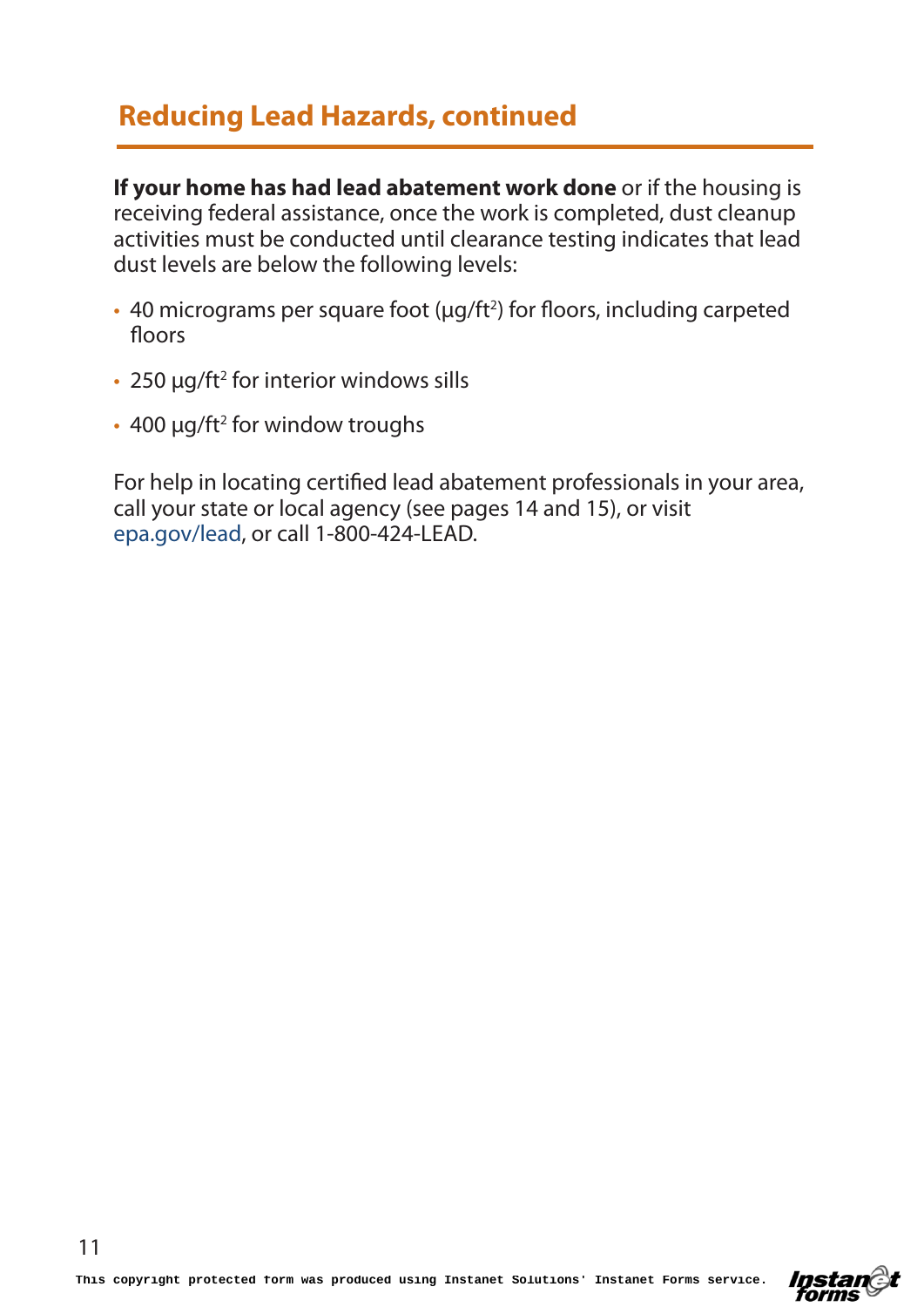# **Renovating, Remodeling, or Repairing (RRP) a Home with Lead-Based Paint**

### **If you hire a contractor to conduct renovation, repair, or painting (RRP) projects in your pre-1978 home or childcare facility (such as pre-school and kindergarten), your contractor must:**

- Be a Lead-Safe Certified firm approved by EPA or an EPA-authorized state program
- Use qualified trained individuals (Lead-Safe Certified renovators) who follow specific lead-safe work practices to prevent lead contamination
- Provide a copy of EPA's lead hazard information document, The Lead-Safe Certified Guide to Renovate Right



### **RRP contractors working in pre-1978 homes and childcare facilities must follow lead-safe work practices that:**

- **Contain the work area.** The area must be contained so that dust and debris do not escape from the work area. Warning signs must be put up, and plastic or other impermeable material and tape must be used.
- t**Avoid renovation methods that generate large amounts of lead-contaminated dust.** Some methods generate so much leadcontaminated dust that their use is prohibited. They are:
	- Open-flame burning or torching
	- Sanding, grinding, planing, needle gunning, or blasting with power tools and equipment not equipped with a shroud and HEPA vacuum attachment and
	- Using a heat gun at temperatures greater than 1100°F
- **Clean up thoroughly.** The work area should be cleaned up daily. When all the work is done, the area must be cleaned up using special cleaning methods.
- **Dispose of waste properly.** Collect and seal waste in a heavy duty bag or sheeting. When transported, ensure that waste is contained to prevent release of dust and debris.

To learn more about EPA's requirements for RRP projects visit epa.gov/getleadsafe, or read The Lead-Safe Certified Guide to Renovate Right. **This copyright protected form was produced using Instanet Solutions' Instanet Forms service.**

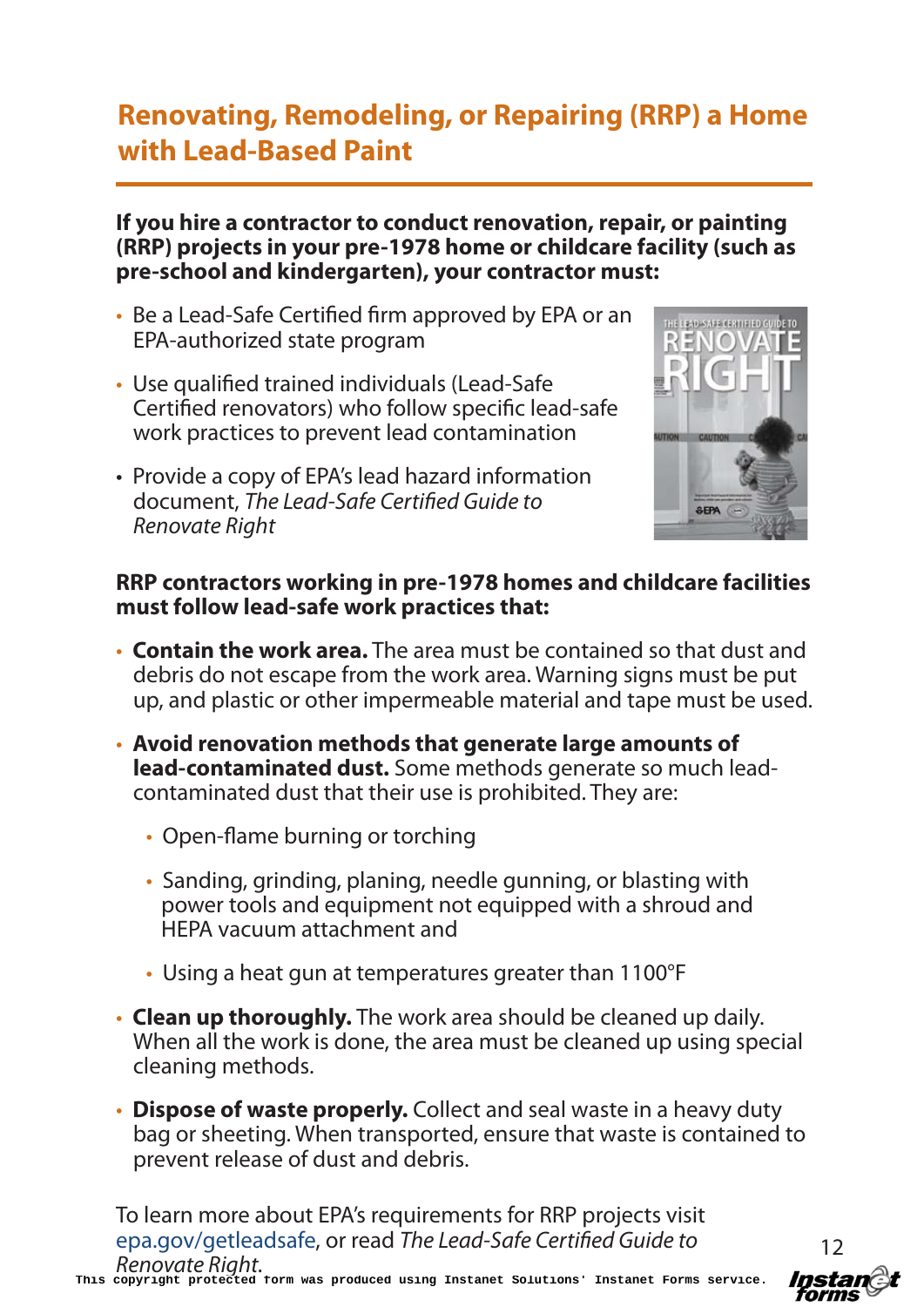# **Other Sources of Lead**

### **While paint, dust, and soil are the most common sources of lead, other lead sources also exist:**

- **Drinking water.** Your home might have plumbing with lead or lead solder. You cannot see, smell, or taste lead, and boiling your water will not get rid of lead. If you think your plumbing might contain lead:
	- Use only cold water for drinking and cooking.
	- Run water for 15 to 30 seconds before drinking it, especially if you have not used your water for a few hours.

Call your local health department or water supplier to find out about testing your water, or visit epa.gov/lead for EPA's lead in drinking water information.

- **Lead smelters** or other industries that release lead into the air
- **Your job.** If you work with lead, you could bring it home on your body or clothes. Shower and change clothes before coming home. Launder your work clothes separately from the rest of your family's clothes.
- **Hobbies** that use lead, such as making pottery or stained glass, or refinishing furniture. Call your local health department for information about hobbies that may use lead.
- **Old toys** and **furniture** may have been painted with lead-containing paint. Older toys and other children's products may have parts that contain lead.4
- **t** Food and liquids cooked or stored in **lead crystal** or **lead-glazed pottery or porcelain** may contain lead.
- **Folk remedies, such as "greta"** and "azarcon," used to treat an upset stomach.

<sup>4</sup> In 1978, the federal government banned toys, other children's products, and furniture with lead-containing paint (16 CFR 1303). In 2008, the federal government banned lead in most children's products. The federal government currently bans lead in excess of 100 ppm by weight in most children's products (76 FR 44463).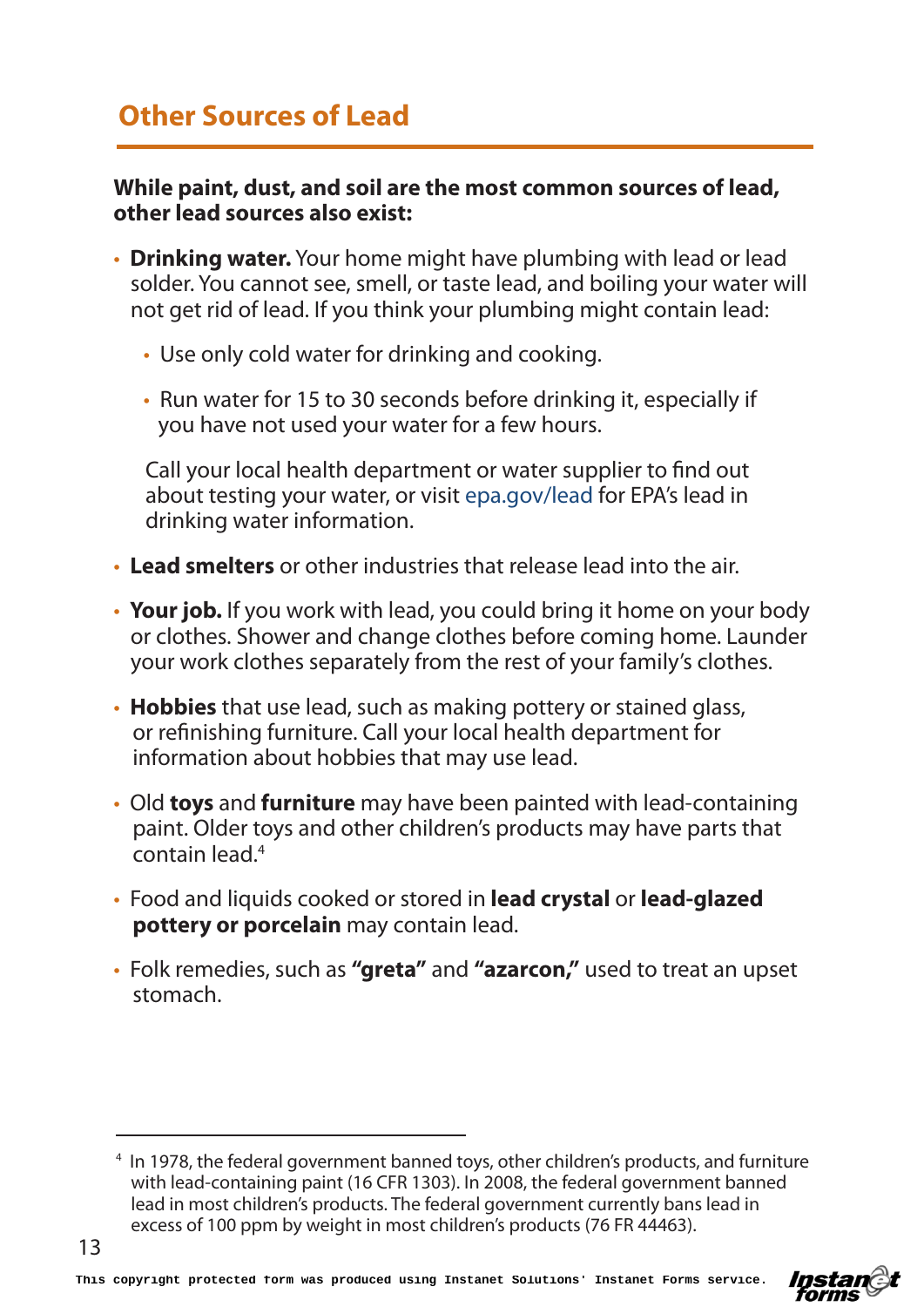### **For More Information**

### **The National Lead Information Center**

Learn how to protect children from lead poisoning and get other information about lead hazards on the Web at epa.gov/lead and hud.gov/lead, or call **1-800-424-LEAD (5323).**

### **EPA's Safe Drinking Water Hotline**

For information about lead in drinking water, call **1-800-426-4791**, or visit epa.gov/lead for information about lead in drinking water.

### **Consumer Product Safety Commission (CPSC) Hotline**

For information on lead in toys and other consumer products, or to report an unsafe consumer product or a product-related injury, call **1-800-638-2772,** or visit CPSC's website at cpsc.gov or saferproducts.gov.

#### **State and Local Health and Environmental Agencies**

Some states, tribes, and cities have their own rules related to leadbased paint. Check with your local agency to see which laws apply to you. Most agencies can also provide information on finding a lead abatement firm in your area, and on possible sources of financial aid for reducing lead hazards. Receive up-to-date address and phone information for your state or local contacts on the Web at epa.gov/lead, or contact the National Lead Information Center at **1-800-424-LEAD.**

Hearing- or speech-challenged individuals may access any of the phone numbers in this brochure through TTY by calling the tollfree Federal Relay Service at **1-800-877-8339**.

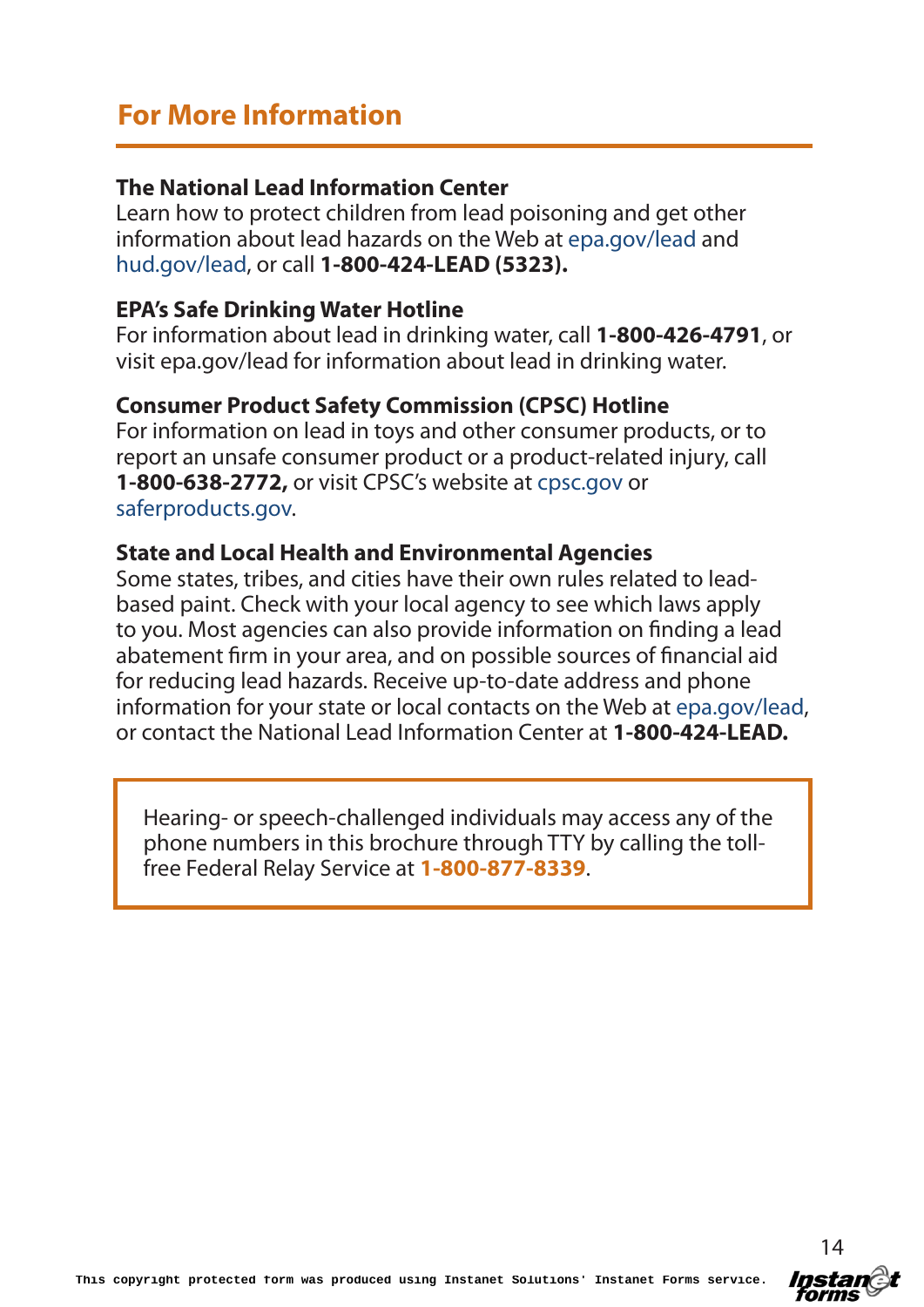# **U. S. Environmental Protection Agency (EPA) Regional Offices**

The mission of EPA is to protect human health and the environment. Your Regional EPA Office can provide further information regarding regulations and lead protection programs.

**Region 1** (Connecticut, Massachusetts, Maine, New Hampshire, Rhode Island, Vermont)

Regional Lead Contact U.S. EPA Region 1 Suite 1100 (CPT) One Congress Street Boston, MA 02114-2023 (617) 918-1524

**Region 2** (New Jersey, New York, Puerto Rico, Virgin Islands)

Regional Lead Contact U.S. EPA Region 2 2890 Woodbridge Avenue Building 205, Mail Stop 225 Edison, NJ 08837-3679 (732) 321-6671

**Region 3** (Delaware, Maryland, Pennsylvania, Virginia, DC, West Virginia)

Regional Lead Contact U.S. EPA Region 3 1650 Arch Street Philadelphia, PA 19103 (215) 814-2088

**Region 4** (Alabama, Florida, Georgia, Kentucky, Mississippi, North Carolina, South Carolina, Tennessee)

Regional Lead Contact U.S. EPA Region 4 AFC Tower, 12th Floor, Air, Pesticides & Toxics 61 Forsyth Street, SW Atlanta, GA 30303 (404) 562-8998

**Region 5** (Illinois, Indiana, Michigan, Minnesota, Ohio, Wisconsin)

Regional Lead Contact U.S. EPA Region 5 (DT-8J) 77 West Jackson Boulevard Chicago, IL 60604-3666 (312) 886-7836

15

**Region 6** (Arkansas, Louisiana, New Mexico, Oklahoma, Texas, and 66 Tribes)

Regional Lead Contact U.S. EPA Region 6 1445 Ross Avenue, 12th Floor Dallas, TX 75202-2733 (214) 665-2704

#### **Region 7** (Iowa, Kansas, Missouri, Nebraska)

Regional Lead Contact U.S. EPA Region 7 11201 Renner Blvd. WWPD/TOPE Lenexa, KS 66219 (800) 223-0425

**Region 8** (Colorado, Montana, North Dakota, South Dakota, Utah, Wyoming)

Regional Lead Contact U.S. EPA Region 8 1595 Wynkoop St. Denver, CO 80202 (303) 312-6966

**Region 9** (Arizona, California, Hawaii, Nevada)

Regional Lead Contact U.S. EPA Region 9 (CMD-4-2) 75 Hawthorne Street San Francisco, CA 94105 (415) 947-4280

**Region 10** (Alaska, Idaho, Oregon, Washington)

Regional Lead Contact U.S. EPA Region 10 Solid Waste & Toxics Unit (WCM-128) 1200 Sixth Avenue, Suite 900 Seattle, WA 98101 (206) 553-1200

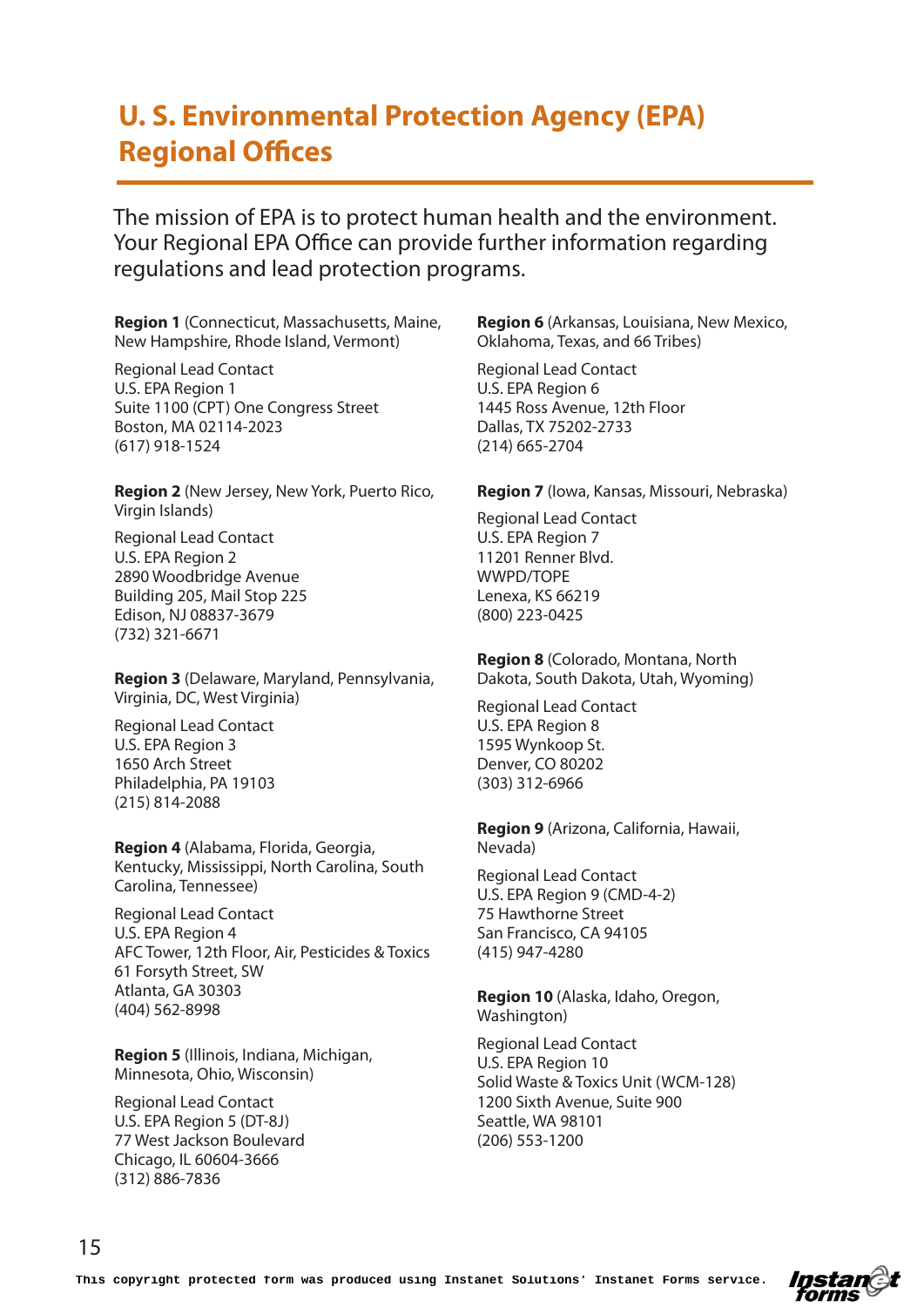# **Consumer Product Safety Commission (CPSC)**

The CPSC protects the public against unreasonable risk of injury from consumer products through education, safety standards activities, and enforcement. Contact CPSC for further information regarding consumer product safety and regulations.

### **CPSC**

4330 East West Highway Bethesda, MD 20814-4421 1-800-638-2772 cpsc.gov or saferproducts.gov

# **U. S. Department of Housing and Urban Development (HUD)**

HUD's mission is to create strong, sustainable, inclusive communities and quality affordable homes for all. Contact HUD's Office of Healthy Homes and Lead Hazard Control for further information regarding the Lead Safe Housing Rule, which protects families in pre-1978 assisted housing, and for the lead hazard control and research grant programs.

### **HUD**

451 Seventh Street, SW, Room 8236 Washington, DC 20410-3000 (202) 402-7698 hud.gov/offices/lead/

This document is in the public domain. It may be produced by an individual or organization without permission. Information provided in this booklet is based upon current scientific and technical understanding of the issues presented and is reflective of the jurisdictional boundaries established by the statutes governing the co-authoring agencies. Following the advice given will not necessarily provide complete protection in all situations or against all health hazards that can be caused by lead exposure.

U. S. EPA Washington DC 20460 EPA-747-K-12-001 U. S. CPSC Bethesda MD 20814 U. S. HUD Washington DC 20410

December 2012

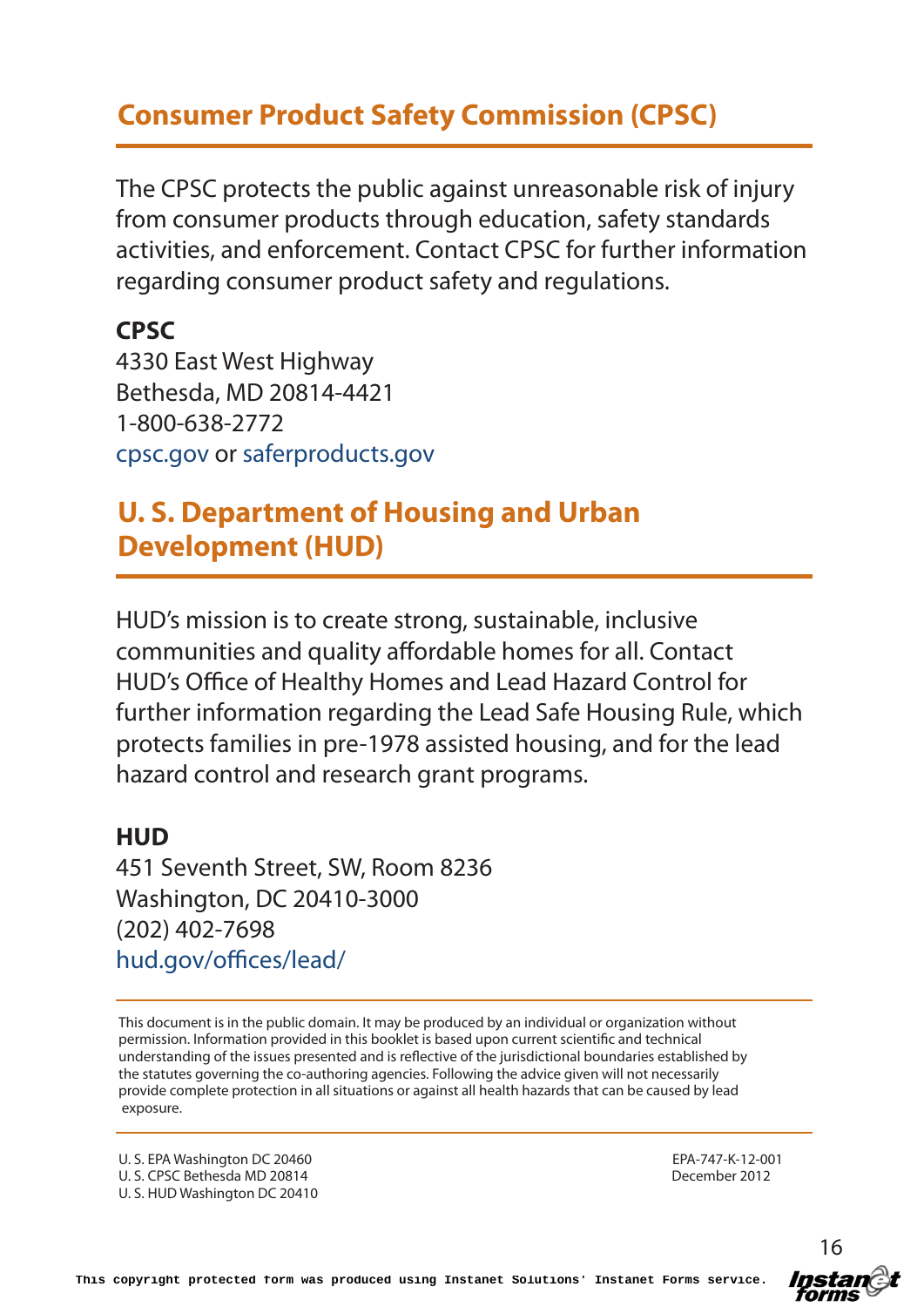#### **Rhode Island Contact Information**

#### **The Rhode Island Department of Environmental Management (DEM)**

Information about DEM Air Pollution Control Regulation No. 24: Removal of Lead-Based Paint from Exterior Surfaces Office of Air Resources (401) 222-2808 Ext. 7013 www.dem.ri.gov

Exterior Lead Paint Removal Complaints Office of Compliance & Inspection (401) 222-1360 Ext. 7268

#### **The Rhode Island Department of Health (HEALTH)**

Information about lead training courses, licensing requirements for lead professionals, lead safe work practices, and childhood lead poisoning prevention Healthy Homes & Lead Poisoning Prevention Program Health Information Line (401) 222-5960 www.health.ri.gov

#### **Housing Resources Commission (HRC)**

Information about the Lead Hazard Mitigation Law, HRC Lead Mitigation Regulations, landlord responsibilities, and tenant rights (401) 222-LEAD (5323) www.hrc.ri.gov

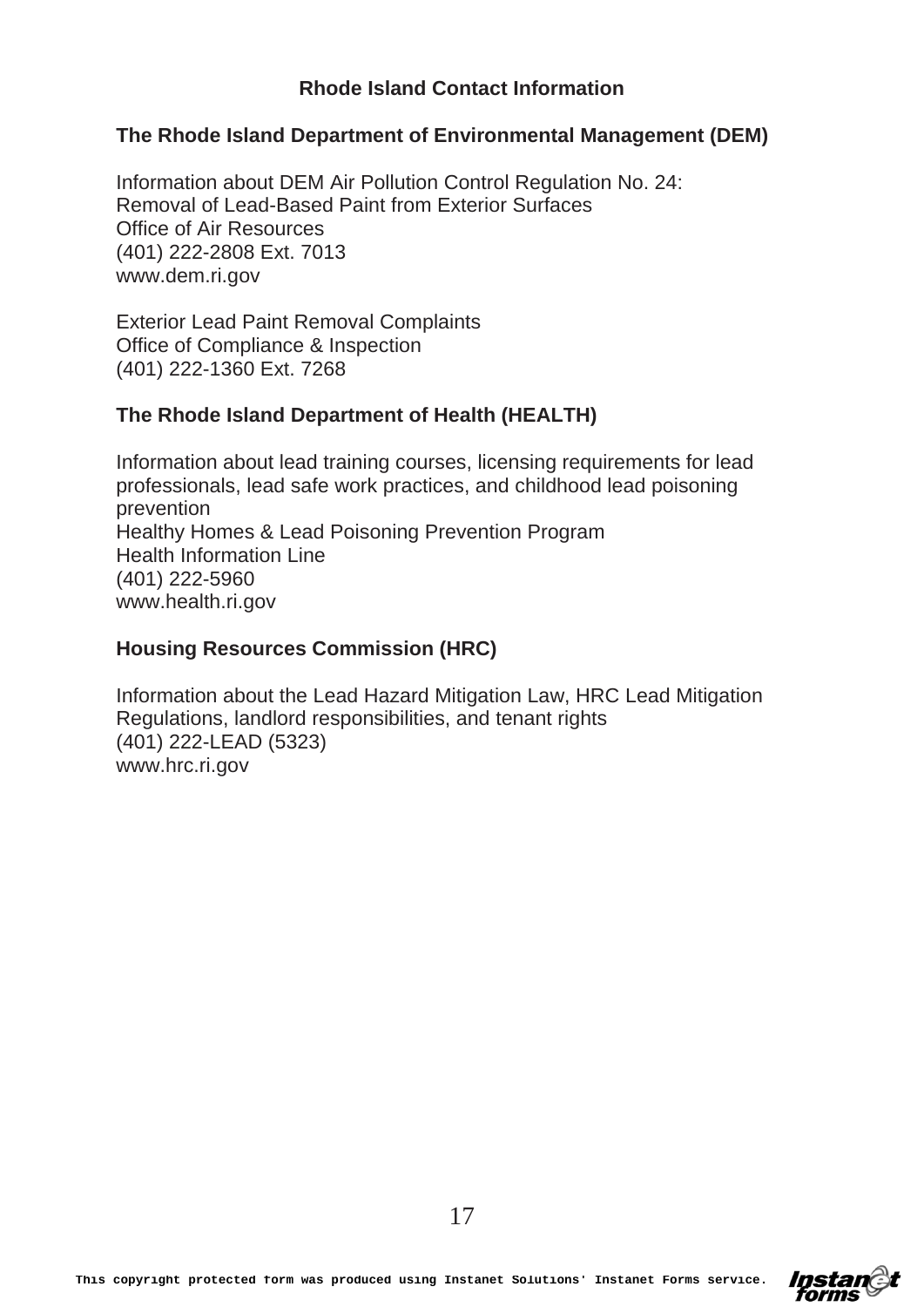

#### **What You Should Know About the Rhode Island Lead Law**

#### **Childhood Lead Poisoning Screening**

Rhode Island children must be screened for blood lead two times, at least 12 months apart, before the age of 36 months.

#### **Lead Hazard Reduction**

Lead hazard reduction (LHR) is required in the homes of lead poisoned children and properties classified by HEALTH as having multiple poisonings or as high-risk premises. Lists of these properties are available on HEALTH's website at: http://www.health.ri.gov/find/property/index.php

In addition, LHR may be required by a notice or order from HEALTH, or by a funding agency, such as a HUD-grantee (e.g., RI Housing). Only a lead contractor licensed by HEALTH can do LHR work. Before beginning the work, lead contractors must provide owners and tenants with the EPA pamphlet *Protect your Family from Lead in Your Home* containing the Rhode Island insert, available on HEALTH's website at:

http://www.health.ri.gov/materialbyothers/LeadPoisoningProtectYourFamily.p df

A clearance inspection by a licensed lead inspector which results in a Certification of Lead Free or Lead Safe Status is required at the conclusion of all LHR projects. Lists of licensed lead professionals and a lead certificate search are available on HEALTH's website at:

http://www.health.ri.gov/find/environmentallead/firms/

#### **Lead Hazard Control**

Lead hazard control (LHC) is required to correct known or presumed environmental lead exposure hazards. Only a lead renovation firm licensed by HEALTH can do LHC work.

Before beginning the work, lead renovation firms must provide owners and tenants with the EPA pamphlet *Renovate Right* containing the Rhode Island insert, available on HEALTH's website at:

http://www.health.ri.gov/publications/brochures/RenovateRight.pdf

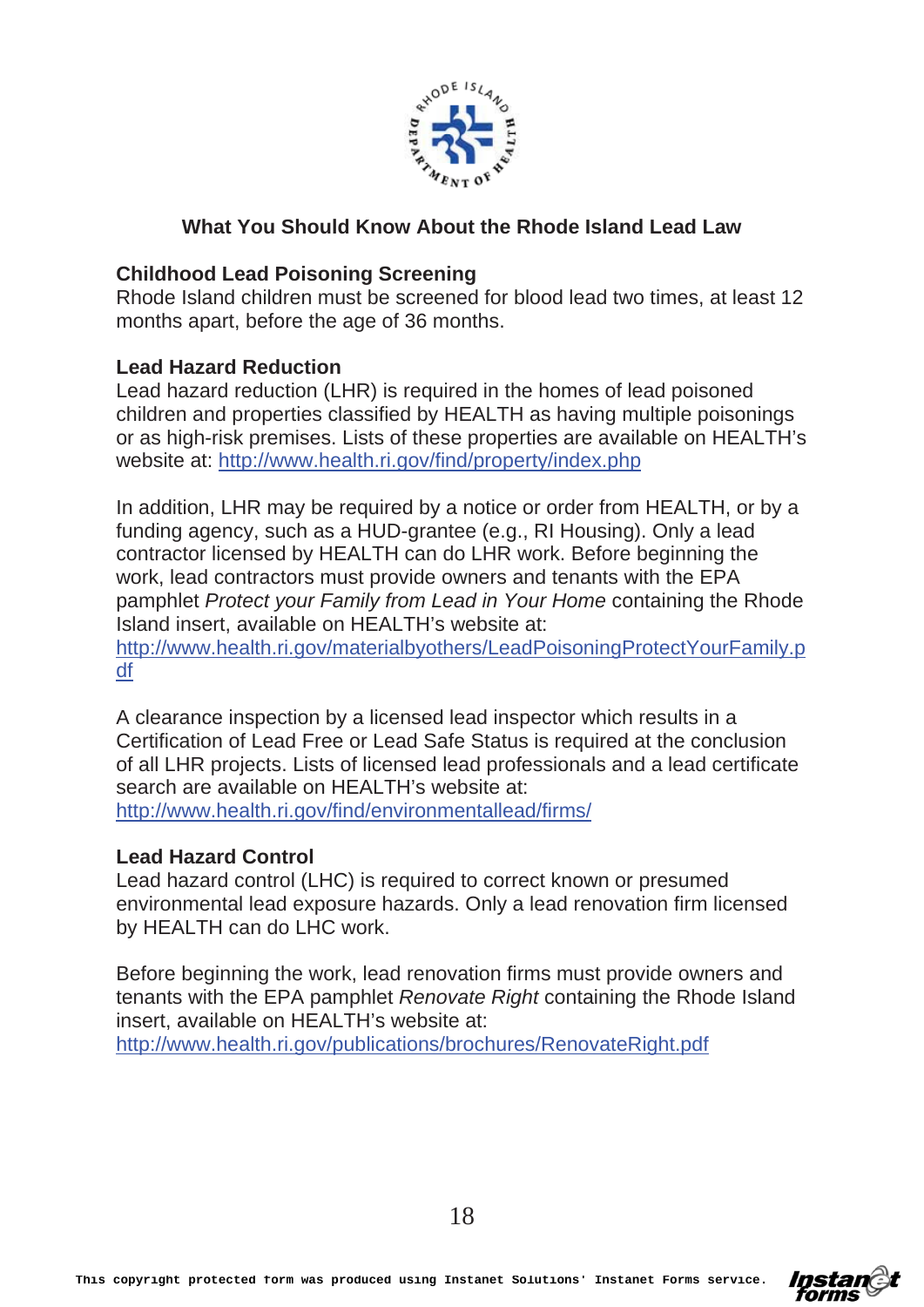A clearance inspection by a licensed lead inspector, lead technician, or lead assessor which results in a Certification of Lead Free or Lead Safe Status, Certification of Acceptable Clearance Status, or an HRC Certificate of Conformance is required at the conclusion of all LHC projects. Lists of licensed lead professionals and a lead certificate search are available on HEALTH's website at: http://www.health.ri.gov/find/environmentallead/firms/

#### **Renovation, Repair, and Painting**

Renovation, repair, and painting (RRP) activities are not intended to address environmental lead hazards but may incidentally result in the removal of lead paint or the elimination of lead hazards. RRP requirements apply to construction and related work, such as carpentry, plumbing or electrical work, that impact painted surfaces or building components which are known to contain lead or must be presumed to contain lead in pre-1978 buildings.

Only a lead renovation firm licensed by HEALTH may do RRP work in a regulated facility. (HEALTH regulates all residential rental units, residences of children younger than six years of age, and child care facilities.) Before beginning the work, lead renovation firms must provide owners and tenants with the EPA pamphlet *Renovate Right* containing the Rhode Island insert, available on HEALTH's website at:

http://www.health.ri.gov/publications/brochures/RenovateRight.pdf

A clearance inspection by a licensed lead inspector, lead technician, or lead assessor which results in a Certification of Acceptable Clearance Status is required at the conclusion of all interior RRP projects. Lists of licensed lead professionals and a certificate search are available on HEALTH's website at: http://www.health.ri.gov/find/environmentallead/firms/

#### **Lead Hazard Mitigation**

The Lead Hazard Mitigation Law requires landlords to complete a lead hazard awareness seminar and correct lead hazards in most residential rental units. The landlord may do some of the lead work, but a lead renovation firm licensed by HEALTH is required for window replacement or work that is more than "spot removal".

A clearance inspection by a licensed lead inspector or lead technician which results in a Certificate of Conformance is required at the conclusion of the mitigation project. A list of approved seminars and a lead certificate search are available on HRC's website at:

http://www.hrc.ri.gov/misc/lead\_mitigation.php

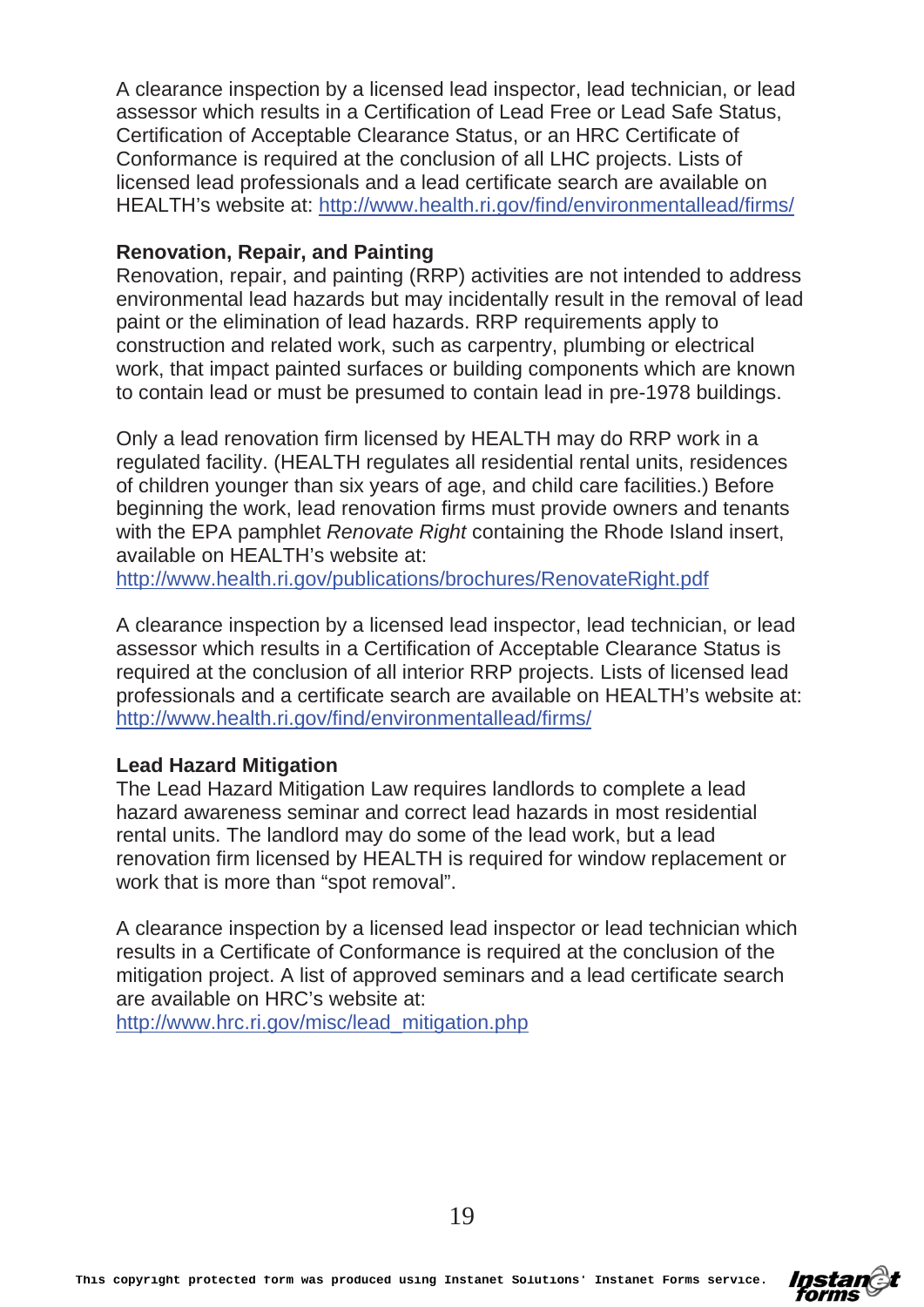#### **Spot Removal**

Both the HRC and HEALTH "spot removal" limits are the same as the EPA de minimus of 6 square feet of lead paint per interior room or 20 square feet of exterior lead paint, provided that no prohibited work methods are used. DEM has no de minimus; Regulation No. 24: *Removal of Lead Based Paint from Exterior Surfaces* always applies to any exterior paint removal.

#### **Prohibited Work Methods**

Rhode Island has additional prohibitions for disturbing lead paint. For interior work, HEALTH prohibits the use of chemical strippers that are flammable or contain methylene chloride and mechanical paint removal, except when done as LHR in a vacant dwelling.

For exterior work, DEM prohibits dry scraping or sanding, the use of chemical strippers that are flammable or contain methylene chloride, and uncontained power washing.

#### **Lead Inspections**

Lead contractors and renovators are not qualified to test for lead in Rhode Island. (Lead contractors and renovators may presume that lead is present and use lead safe work practices.) Only lead inspectors, lead technicians, and lead assessors licensed by HEALTH can test for lead.

Only lead inspectors can issue Certifications of Lead Free and Lead Safe Status, which require a comprehensive environmental lead inspection and/or an LHR or LHC clearance inspection that includes paint, dust, water, and soil testing.

Only lead inspectors and lead technicians can issue Certificates of Conformance, which require an HRC clearance inspection that includes dust testing.

Lead inspectors, lead technicians, and lead assessors can issue Certifications of Acceptable Clearance Status, which require an RRP clearance inspection that includes dust testing.

Lists of licensed lead professionals and a lead certificate search are available on HEALTH's website at: http://www.health.ri.gov/find/environmentallead/firms/

#### **Lead Standards**

HEALTH's lead standards differ from the federal EPA/HUD standards. Only paint chip sampling by a licensed lead inspector or assessor can determine that painted surfaces or building components in pre-1978 construction do not contain lead. XRF readings less than 1.0 mg/ $cm<sup>2</sup>$  or "negative" (no reaction) test kit results are considered inconclusive in Rhode Island.



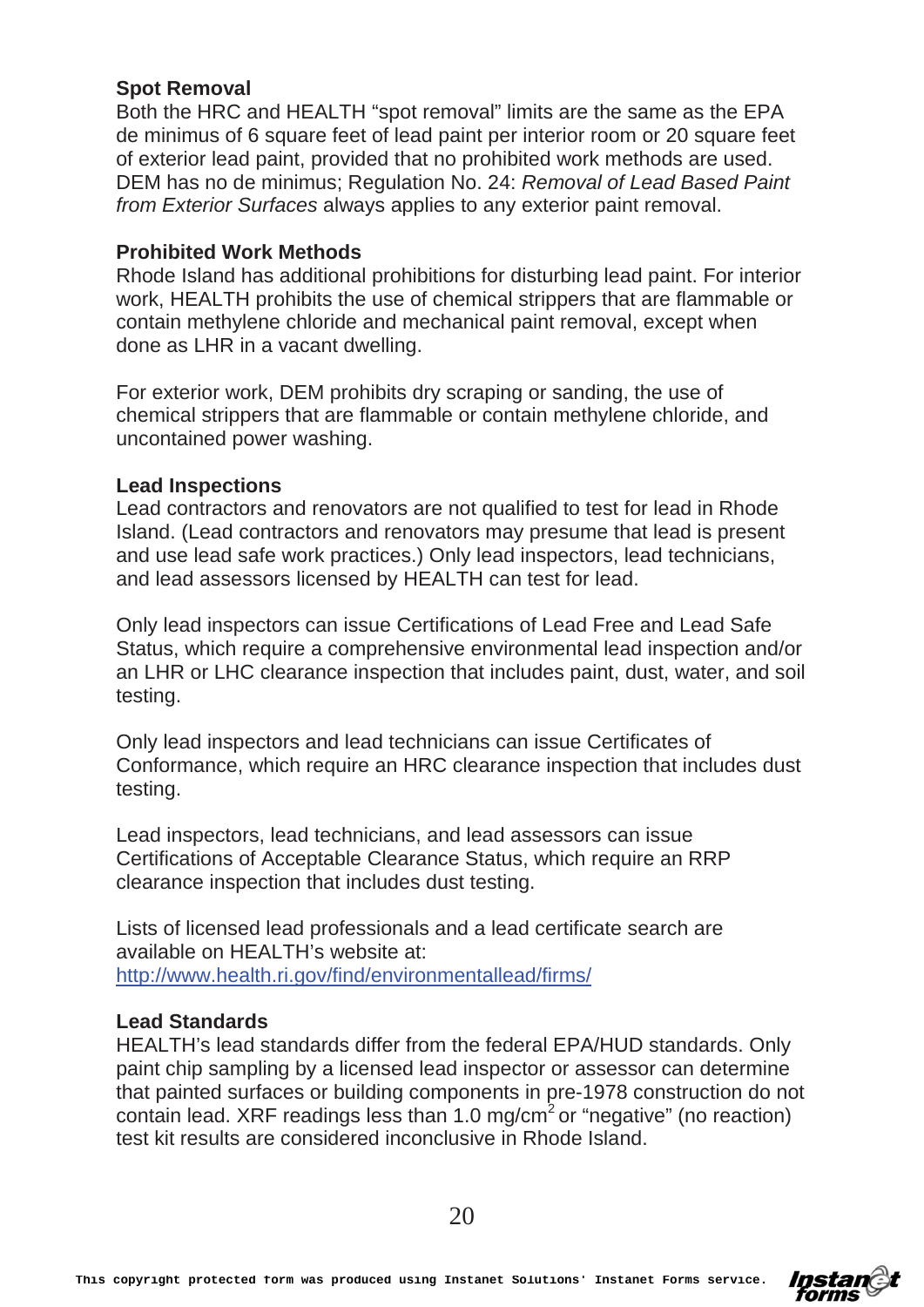The following test results for damaged paint are considered hazardous:

- 1.0 mg/cm<sup>2</sup> or greater by XRF analysis
- x "Positive" reaction (pink or red) with sodium rhodizonate test kit
- 600 parts per million (ppm) or greater by laboratory analysis

The following levels of lead in exposed soil are considered hazardous:

- 400 ppm and higher in areas of bare soil
- 1,200 ppm and higher in areas of soil covered by grass, mulch, or stone

#### **Lead Disclosure**

In addition to the federal disclosure requirements, property owners must keep copies of all lead inspection reports and records for as long as they own a residential property in Rhode Island. This requirement includes all records and reports received as part of a lead disclosure from previous owners.

In addition, landlords must provide tenants with the HRC *Notice of Deteriorating Conditions* and the name and contact information of the person responsible for maintaining the property. Tenants should notify their landlord of damaged paint using this notice, also available on HRC's website at: http://www.hrc.ri.gov/misc/lead\_mitigation.php

#### **Financial Assistance**

Grant and loan programs are available to help property owners eliminate lead hazards. A list of resources is available on HRC's website. A Rhode Island personal income tax credit is available for expenses incurred for fixing lead hazards, up to \$5,000 per dwelling unit for work resulting in a Certification of Lead Free or Lead Safe Status or up to \$1,500 per dwelling unit for work resulting in a Certificate of Conformance. The Residential Lead Abatement Income Tax Credit Form RI-6238 is available at http://www.tax.ri.gov/taxforms/.

**For education, advocacy, and parent support, call the Childhood Lead Action Project at (401) 785-1310 or visit www.leadsafekids.org**